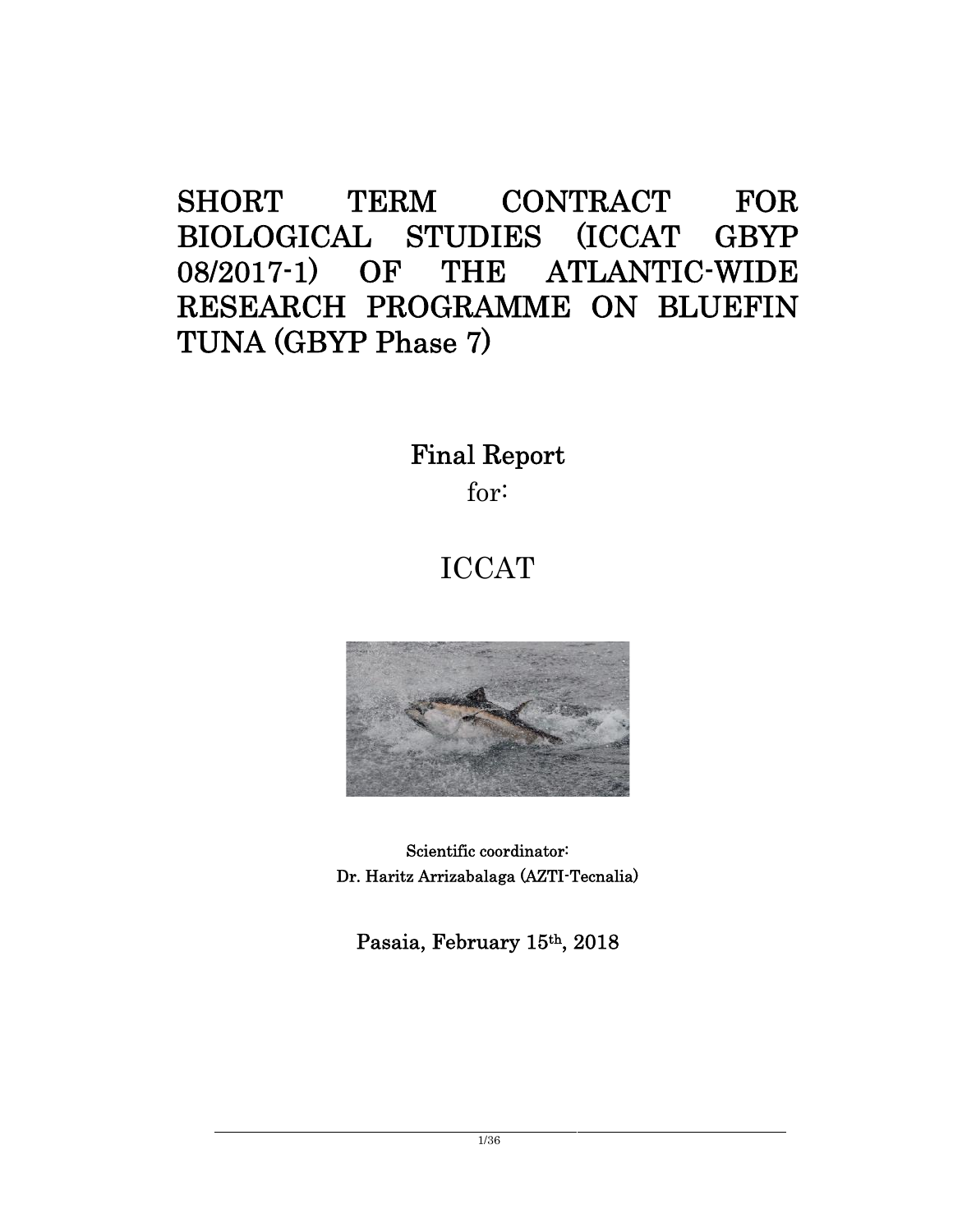## **PARTNERS:**



**Fisheries Research Agency National Research Institute** of Far Seas Fisheries



**Fundación AZTI-AZTI Fundazioa**

**IFREMER**

**Universitá di Genova**

**National Research Institute of Far Seas Fisheries**

**AquaBioTech Ltd. AquaBioTech Ltd.**

**Texas A&M University**

**NECTON**

**GMIT**

**ISTANBUL UNIVERSITY**



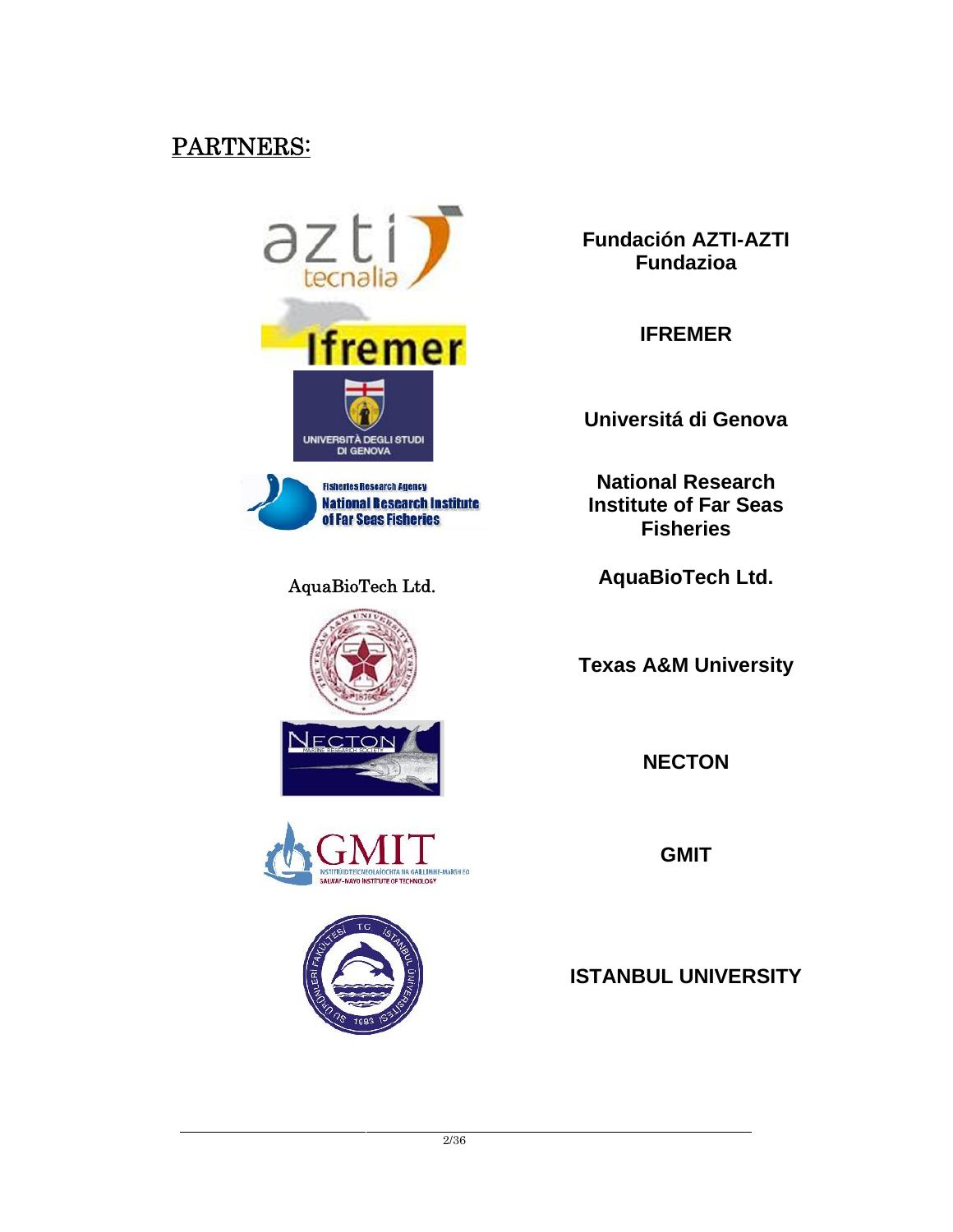

**Universidad de Cádiz**

## **SUBCONTRACTORS and COLLABORATORS:**

**Dr. Isik Oray IPMA (Dr. P. Lino, Dr., R. Coelho) Univ. Cagliari (Dr. P. Addis) CSIC (Centro de Estudios Avanzados de Blanes)**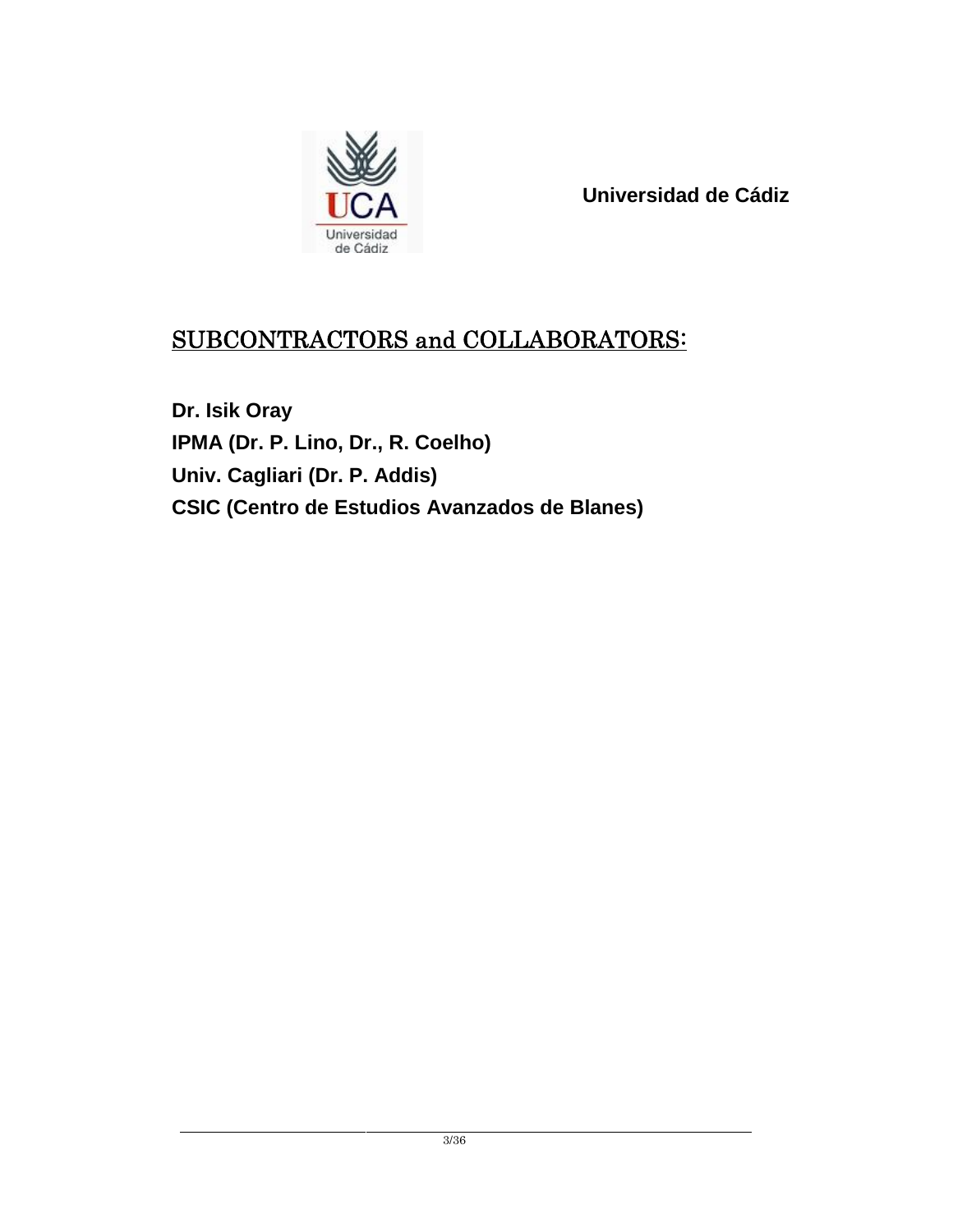## **INDEX:**

| 1.                             |         |                                                      |  |
|--------------------------------|---------|------------------------------------------------------|--|
| 2.                             |         |                                                      |  |
|                                |         |                                                      |  |
| 3.                             |         |                                                      |  |
|                                | 3.1     |                                                      |  |
|                                | $3.2\,$ |                                                      |  |
|                                | 3.3     |                                                      |  |
| $4_{\cdot}$                    |         |                                                      |  |
| 5.                             |         | NURSERY ORIGIN OF BLUEFIN CAPTURED IN MIXING ZONES25 |  |
|                                | 5.1     |                                                      |  |
|                                | 5.2     |                                                      |  |
|                                | 5.3     |                                                      |  |
| 6.                             |         |                                                      |  |
|                                | 6.1     |                                                      |  |
|                                | 6.2     |                                                      |  |
|                                | 6.3     |                                                      |  |
| $7_{\scriptscriptstyle{\sim}}$ |         |                                                      |  |
| 8.                             |         |                                                      |  |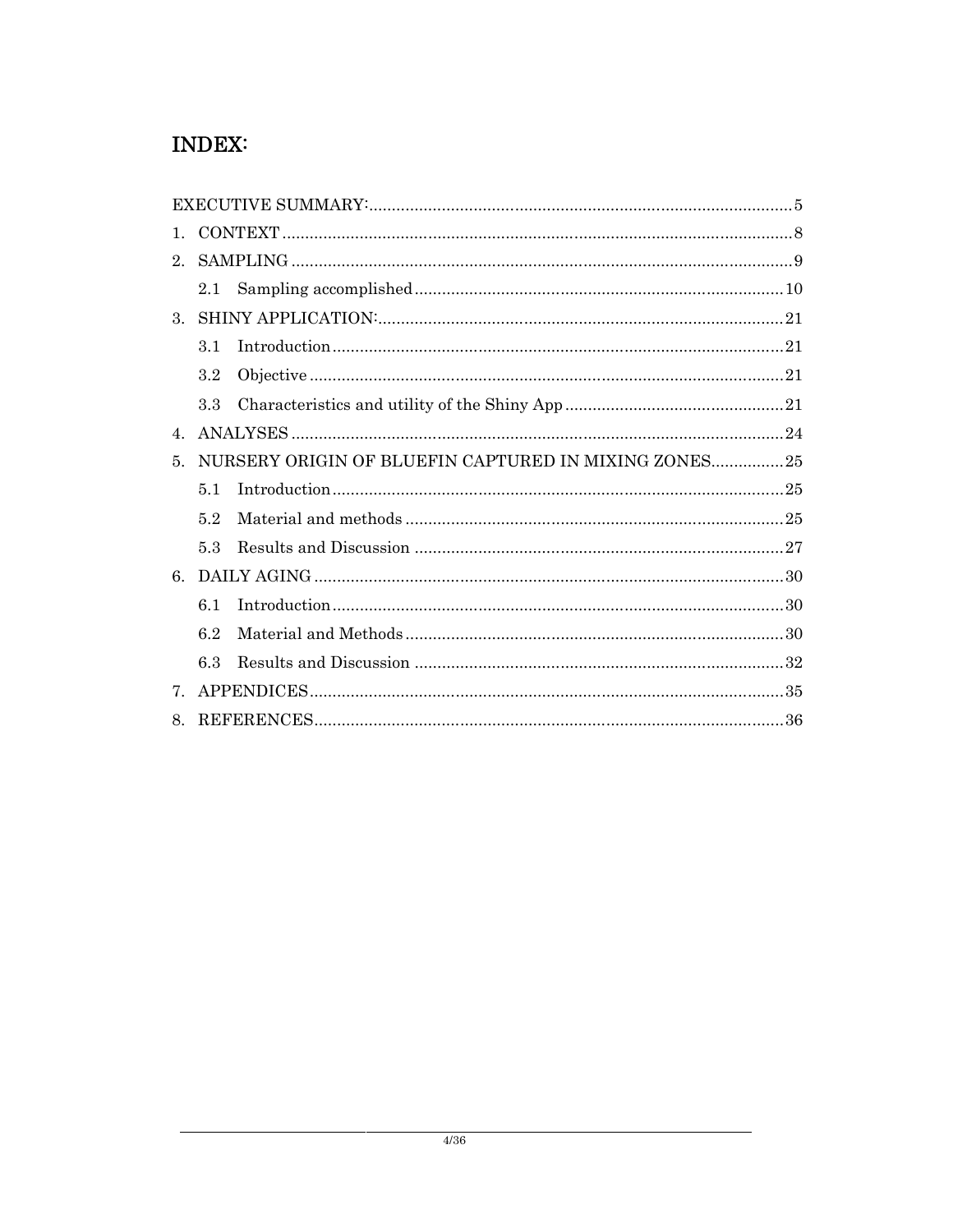## **EXECUTIVE SUMMARY:**

The main objective of this project is to enhance knowledge about Atlantic bluefin tuna population structure and mixing, but also to focus on age and other important biological dynamics.

During Phase 7, following sampling protocols agreed in earlier Phases, the consortium sampled a total of 1562 bluefin tuna (612 YOY, 3 juveniles, 205 medium sized fish and 742 large fish) from different regions (461 from the East Mediterranean, 54 from the Central Mediterranean, 180 from the Western Mediterranean, 212 from the Strait of Gibraltar, 30 from the Northeast Atlantic, 384 from the Central North Atlantic, and 241 from the North Sea. In total, 3498 biological samples were taken (1552 genetic samples, 935 otoliths and 1011 spines). The number of individuals collected by the consortium represents 159% with respect to the original plan.

The consortium was also tasked to receive, process and store samples from other ICCAT contracts, including farm operators, the Regional Observer Program and other biological sampling groups. At the time of writing this report, the number of samples that arrived from other contracts was 197% with respect to what was planned. Alltogether (considering the samples collected by the Consortium and those that arrived from other contracts), the consortium handled samples from 3533 individuals (612 YOY, 4 juveniles, 367 medium sized fish and 2550 large fish) from different regions (736 from the East Mediterranean, 489 from the Central Mediterranean, 1441 from the Western Mediterranean, 212 from the Strait of Gibraltar, 30 from the Northeast Atlantic, 384 from the Central North Atlantic and 241 from the North Sea. In total, 6358 biological samples were stored in the data bank (2734 genetic samples, 2154 otoliths and 1470 spines).

During Phase 7, a Shiny application has been developed to facilitate the inspection of available samples in the biological sample bank and to aid sample selection following different criteria to help better design future experiments and analyses. The application allows the user to interactively visualize and filter the database of the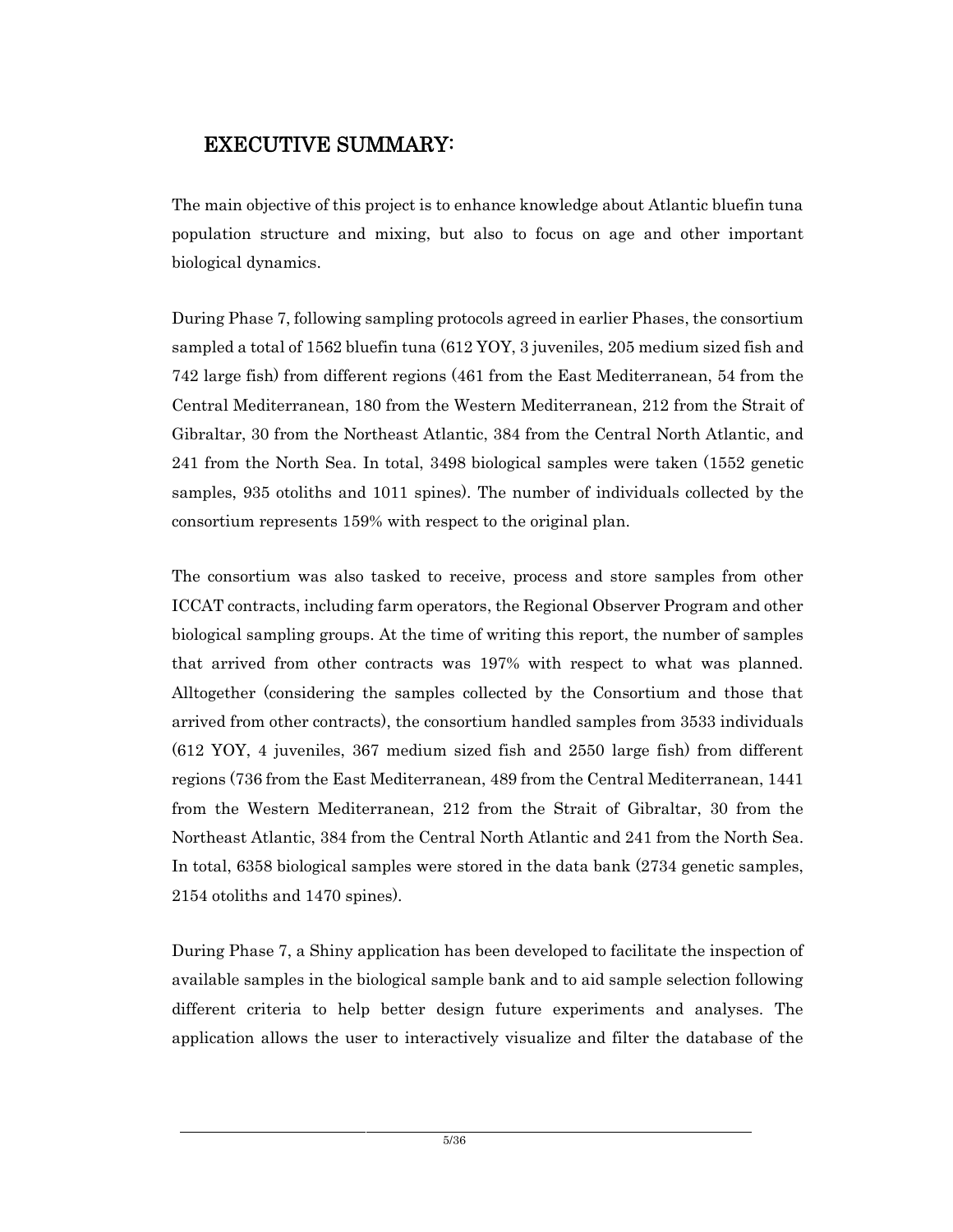biological samples available at the sample bank held at AZTI, and download the data associated to the selection.

Regarding otolith microchemistry, new carbon and oxygen stable isotope analyses were carried out in 50 otoliths of Atlantic bluefin tuna captured off Morocco, to determine their nursery area. δ13C and δ18O values measured in otolith cores indicated that these samples were dominated by eastern origin individuals. The comparative analysis with previous Phases suggests that important interannual variations in the mixing proportions can be observed in this area, which warrants year to year monitoring. Different methodologies provide alternative views on the level of mixing, so additional methodological research is further encouraged.

In order to check whether any bluefin could have been born outside the assumed spawning season, some (n=20) of the largest Young of the Year individuals collected early in the 2016 fishing season, together with other large individuals collected later in the season throughout different spawning areas of the Mediterranean were analyzed. Otolith microincrement analysis was used to estimate the age (in days) of the YOY individuals, allowing to backcalculate corresponding birthdates. Estimated birthdates ranged between the 3rd of June and the 13th of July, so within the assumed spawning season. Only one fish was estimated to be born in July, with 19 birthdates estimated within June.

In addition, following specific criteria discussed and agreed with the GBYP coordinator and the SCRS chairman, the consortium selected 2000 otoliths to send to Australia for age reading analyses.

All the objectives of the project have been met. The analyses conducted under this and previous Phases contributed important information that is relevant for Atlantic bluefin tuna management, and thus is used in the context of the bluefin tuna stock assessment and Management Strategy Evaluation (MSE) process. A large biological sample bank is available for additional studies, such as the yearly monitoring of mixing rates in key areas.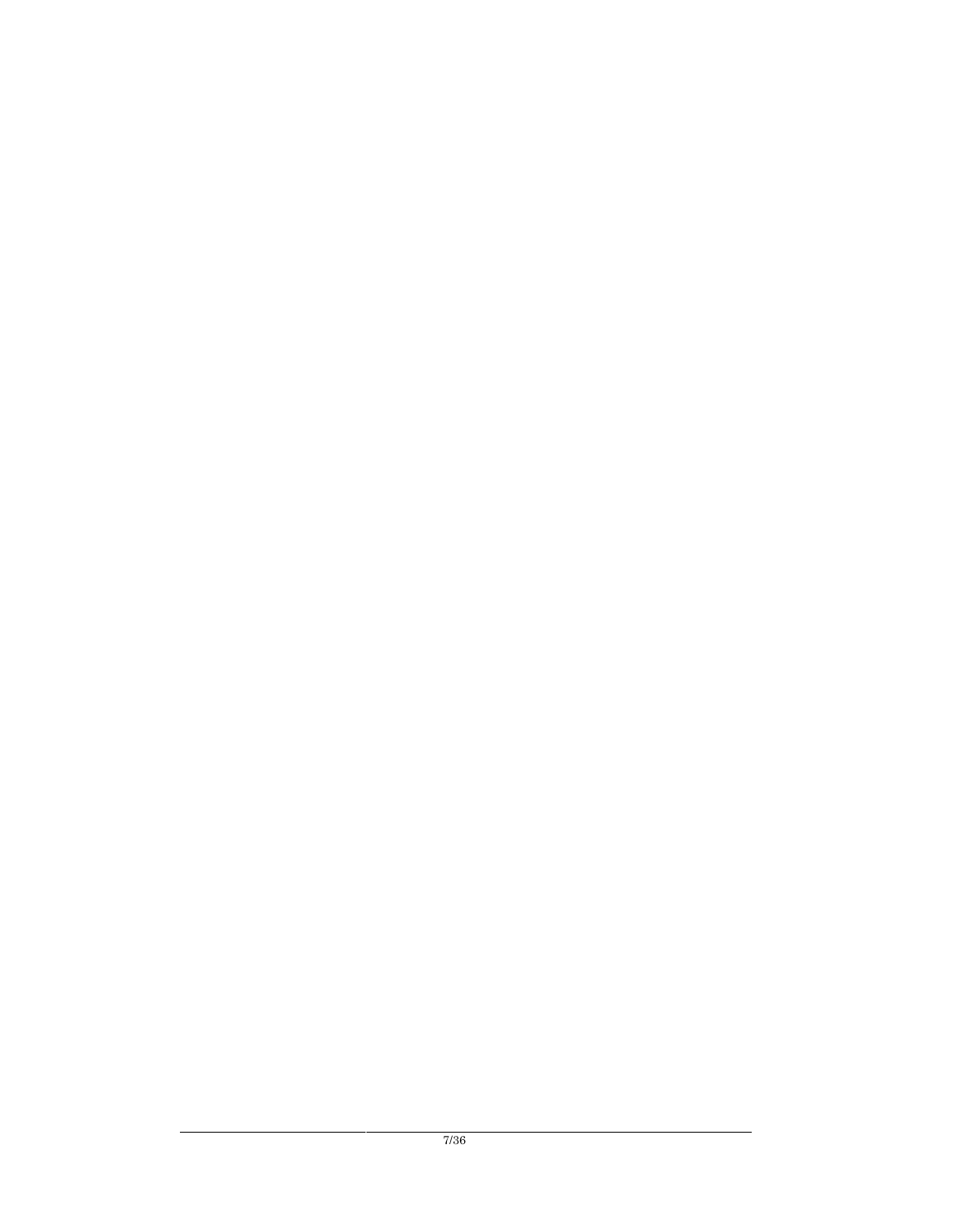## **1. CONTEXT**

On June 27th 2017, the consortium coordinated by Fundación AZTI-AZTI Fundazioa, formed by partners Fundación AZTI-AZTI Fundazioa, IFREMER, Universitá di Genova, National Research Institute of Far Seas Fisheries, AquaBio Tech Ltd., GMIT, Texas A&M University, Istanbul University, Universidad de Cádiz and Necton, with subcontracted parties IPMA, University of Cagliari, CSIC and Dr. Isik Oray, presented a proposal to the call for tenders on biological and genetic sampling and analysis (ICCAT-GBYP 08/2017).

This proposal was awarded and the final contract between ICCAT and the consortium represented by Fundación AZTI-AZTI Fundazioa was signed on July 24th 2017.

According to the terms of the contract, a final report (Deliverable nº 5) needs to be submitted to ICCAT by 15th of February, with a full description of the work carried out during the contract period and taking into account the comments provided by ICCAT on Deliverable nº4. The present report was prepared in response to such requirement.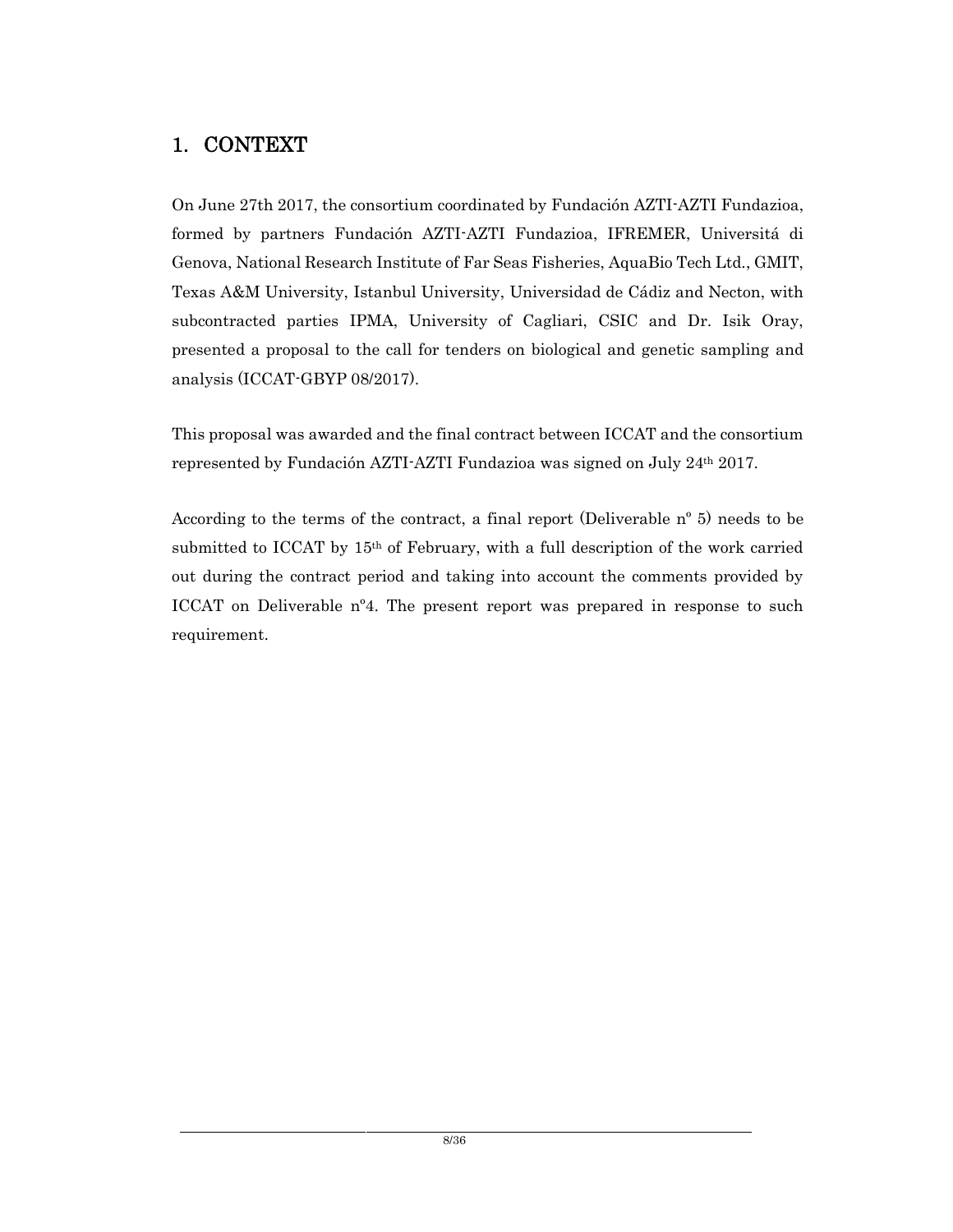## **2. SAMPLING**

*Task Leader: Igaratza Fraile Participants: AZTI: Inma Martin, Naiara Serrano, Ainhoa Arevalo, Goreti Garcia, Haritz Arrizabalaga, Naiara Rodriguez-Ezpeleta, Natalia Diaz, Iñaki Mendibil UCA: Jose Luis Varela, Antonio Medina NECTON: Antonio Celona UNIGE: Fulvio Garibaldi UNICA: Piero Addis NRIFSF: Ai Kimoto, Tomoyuki Itoh ABT: Simeon Deguara ISTA: Saadet Karakulak CYPR: Isik Oray IPMA: Pedro Lino, Rui Coelho*

The sampling conducted under this project follows a specific design, aimed primarily at contributing to knowledge on population structure and mixing. As such, the sampling conducted under this project is independent from other routine sampling activities for fisheries and fishery resources monitoring (e.g. the Data Collection Framework). Some of the sampling activities included in this report were conducted under other GBYP contracts and agreements, including alternative contracts for biological samplings in regions different to those sampled by this consortium, contracts with farms to sample in their premises, and agreements with the Regional Observer Program (ROP) to obtain biological samples as part of their activities.

These other contracts required that the samples be sent to AZTI to be merged within the biological tissue bank handled within this contract. Thus, the sampling protocols and forms to collect the data have been amended to include all necessary new codes (e.g. areas or institutions). These new protocols and forms (attached as Appendix 1) have been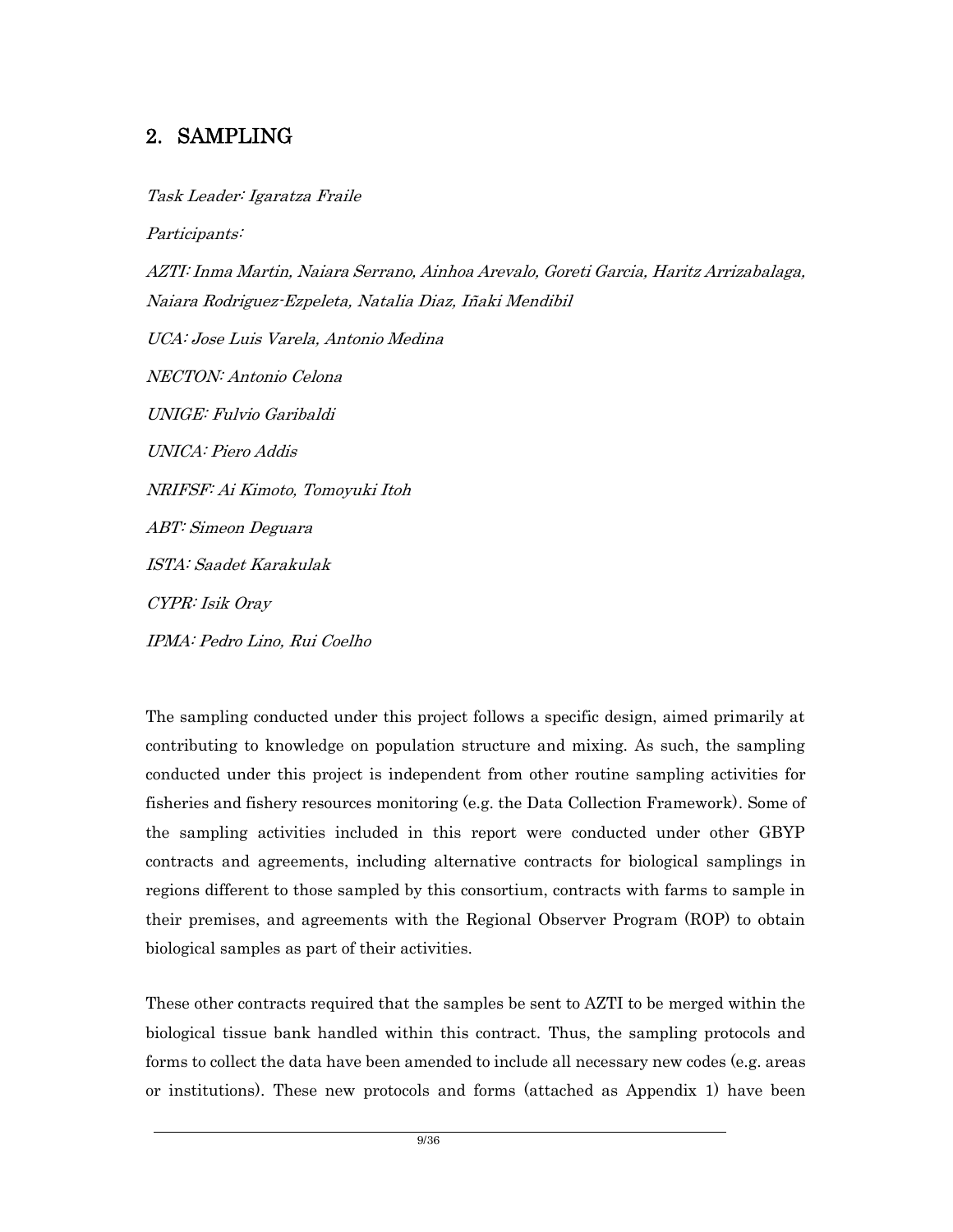distributed to all teams involved in biological sampling through ICCAT. The consortium has interacted with these teams to provide appropriate guidelines, as they agreed with ICCAT.

The way ROP samples were to be characterized in the database was discussed within the consortium and also with MRAG, and finally it was decided that each observer would have a different "institution code" within the database, i.e. ROP1, ROP2, and onwards for the first, second, and subsequent observers involved in sampling. Moreover, because some observers were taking samples in farms that were also contracted for sampling themselves, the consortium warned ICCAT to make sure that all the samples arriving to the consortium from different sources were originated from different individuals.

## **2.1 Sampling accomplished**

In this report we include the samples (and associated data) that have physically arrived to AZTI before the  $12<sup>th</sup>$  of February, so as to allow enough time to be verified. These include all the samples collected by the consortium, except 55 YOY otoliths from Cyprus that, at the time of writing this report, are being dispatched at customs. Among the samples collected out of the consortium, most of the samples have also arrived, but we expect a substantial amount of samples to arrive after the submission of this deliverable, namely: ROP samples that arrived from Murcia the 12<sup>th</sup> of February, additional ROP samples that are still being collected and will be shipped once the sampling finalizes, ABTL samples from Malta that arrived the  $13<sup>th</sup>$  of February (otolith samples from these individuals did arrive the 9<sup>th</sup> of February and are included in the database), and those from University of Bologna collected under a different contract.

A total of 1562 bluefin tuna individuals have been sampled by the Consortium. Table 2.1a shows the number of bluefin tuna sampled by the Consortium in each stratum (area/size class combination), and Table 2.2a provides summaries by main region and size class.

In addition, the Consortium received samples from other teams contracted by ICCAT to conduct biological sampling in farms. Altogether (considering the samples collected by the Consortium and those that arrived from other contracts), the Consortium handled samples from 3533 individuals (Table 2.1b, Table 2.2b and Figure 2.1).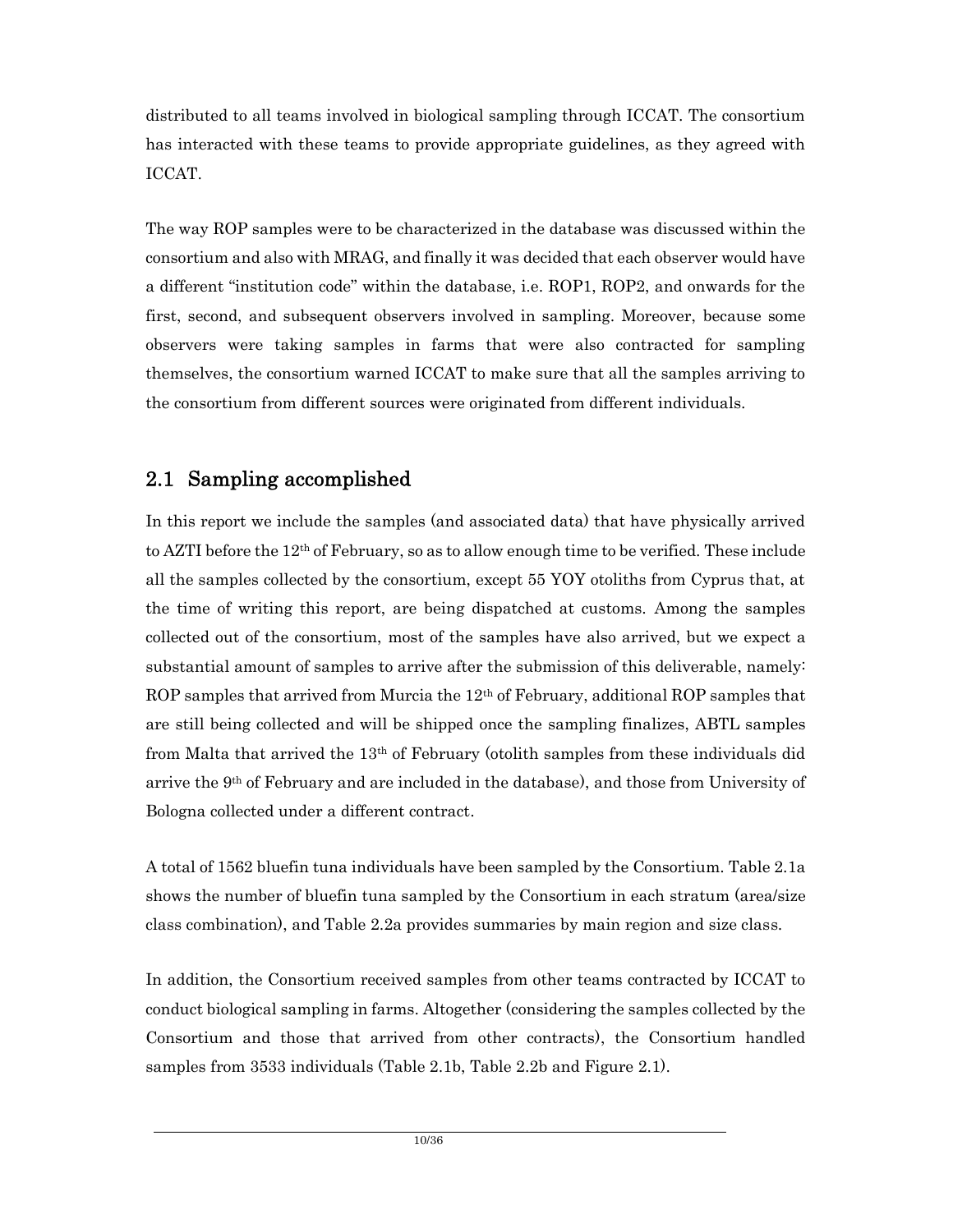The original plan, according to the Consortium contract, was to acquire samples from 980 individuals. Thus, the current sampling status by the Consortium represents 159% of the target in terms of total number of individuals. The targets for the sampling strategy out of the Consortium were not detailed in the contract, but the Consortium was notified that around 1000 additional individuals would be sampled with other contracts and agreements. This makes an overall target of 1980 individuals for the whole sampling strategy, and the current overall sampling status represents 178% of the original target.

By size class, the consortium sampling objectives for young of the year, juvenile, medium and large fish were accomplished (102%, >100%, 205% and 265% of the target respectively, see Table 2.2). Although the overall target for sampling YOY individuals was met, it needs to be noted that the sampling in most areas that had originally planned to sample YOY (East Sicily and Ionian Sea, Malta, Ligurian and Tyrrhenian Sea) performed below the target, while the sampling in the Levantine Sea was above the target, and interesting samples of YOY in the Atlantic side of the Strait of Gibraltar were obtained. In this region, the sampling of medium size fish was succesful, and additional (unplanned) samples of medium size fish were obtained from both the Western and the Eastern Mediterranean. The sampling of adult individuals was the most productive, especially in the Levantine Sea and the Central Atlantic where the original targets were surpassed, and Norway, where, as in Phase6, several hundred fish were sampled by IMR using their own funds.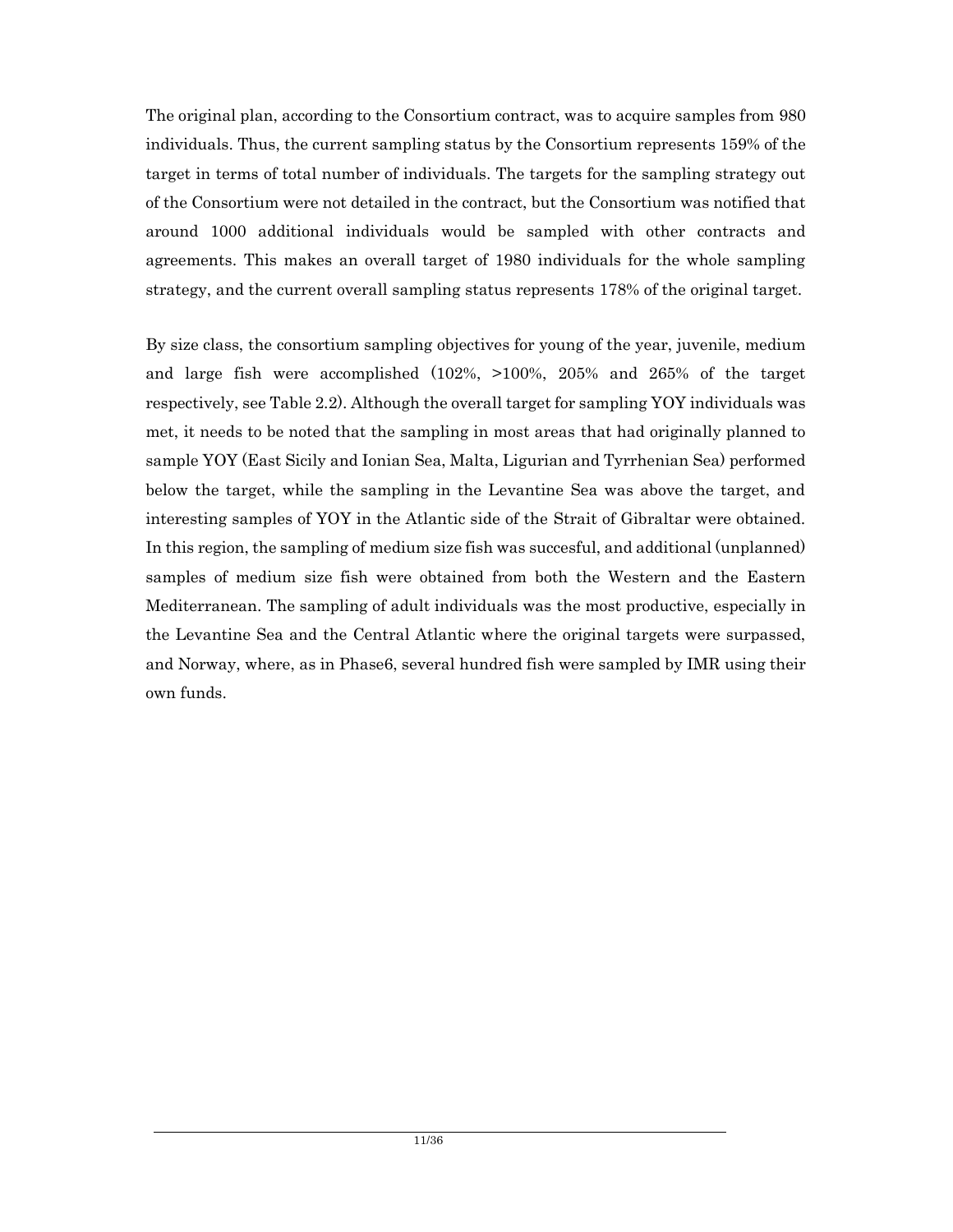*Table 2.1. Number of bluefin tuna sampled by area and size class. a) Individuals sampled by the Consortium. Empty cells indicate that no sampling was planned in that stratum. Green cells indicate strata where no sampling was planned but some sampling was finally accomplished. b) Total number of individuals sampled (including those of the Consortium plus the ones sampled under other contracts and stored by the Consortium).*

| $\alpha$                                |                               | Age 0    | <b>Juveniles</b> | <b>Medium</b> | Large      | Total          |               |          |
|-----------------------------------------|-------------------------------|----------|------------------|---------------|------------|----------------|---------------|----------|
|                                         |                               | $<$ 3 kg | 3-25 kg          | 25-100 kg     | >100<br>kg |                | <b>Target</b> | %        |
| Eastern<br>Mediterranean                | Levantine Sea                 | 358      |                  | 33            | 70         | 461            | 300           | 154%     |
| Central                                 | East Sicily and<br>Ionian     | 52       |                  |               |            | 52             | 100           | 52%      |
| <b>Mediterranean</b>                    | Malta                         | 2        |                  |               |            | $\overline{2}$ | 100           | $2\%$    |
|                                         | Ligurian                      | 17       | $\overline{2}$   | 29            |            | 48             | 50            | 96%      |
| Western<br>Mediterranean                | Sardinia                      |          | 1                | 34            | 14         | 49             | 50            | 98%      |
|                                         | <b>Tyrrhenian Sea</b>         | 83       |                  |               |            | 83             | 150           | 55%      |
| <b>Gibraltar</b>                        | Gibraltar                     | 100      |                  | 109           | 3          | 212            | 100           | 212%     |
| <b>Northeast Atlantic</b>               | Portugal (Algarve)            |          |                  |               | 30         | 30             | 30            | 100%     |
| <b>Central North</b><br><b>Atlantic</b> | Central and North<br>Atlantic |          |                  |               | 384        | 384            | 100           | 384%     |
| <b>North Sea</b>                        | Norway                        |          |                  |               | 241        | 241            | $\Omega$      | $>100\%$ |
|                                         | <b>TOTAL</b>                  | 612      | 3                | 205           | 742        | 1562           | 980           | 159%     |

| $\mathbf{b}$                            |                               | Age 0          | <b>Juveniles</b> | <b>Medium</b> | Large      | Total |               |          |
|-----------------------------------------|-------------------------------|----------------|------------------|---------------|------------|-------|---------------|----------|
|                                         |                               | $<$ 3 kg       | 3-25 kg          | 25-100 kg     | >100<br>kg |       | <b>Target</b> | %        |
| Eastern<br>Mediterranean                | Levantine Sea                 | 358            |                  | 130           | 248        | 736   | 300           | 245%     |
| <b>Central</b>                          | East Sicily and<br>Ionian     | 52             |                  |               |            | 52    | 100           | 52%      |
| Mediterranean                           | Malta                         | $\overline{2}$ |                  |               | 435        | 437   | 100           | 437%     |
|                                         | <b>Balearics</b>              |                | 1                | 19            | 887        | 907   | 1000          | 91%      |
| Western                                 | Ligurian                      | 17             | 2                | 29            |            | 48    | 50            | 96%      |
| Mediterranean                           | Sardinia                      |                | 1                | 80            | 135        | 216   | 50            | 432%     |
|                                         | <b>Tyrrhenian Sea</b>         | 83             |                  |               | 187        | 270   | 150           | 180%     |
| <b>Gibraltar</b>                        | Gibraltar                     | 100            |                  | 109           | 3          | 212   | 100           | 212%     |
| <b>Northeast Atlantic</b>               | Portugal (Algarve)            |                |                  |               | 30         | 30    | 30            | 100%     |
| <b>Central North</b><br><b>Atlantic</b> | Central and North<br>Atlantic |                |                  |               | 384        | 384   | 100           | 384%     |
| <b>North Sea</b>                        | Norway                        |                |                  |               | 241        | 241   | $\mathbf{0}$  | $>100\%$ |
|                                         | <b>TOTAL</b>                  | 612            | 4                | 367           | 2550       | 3533  | 1980          | 178%     |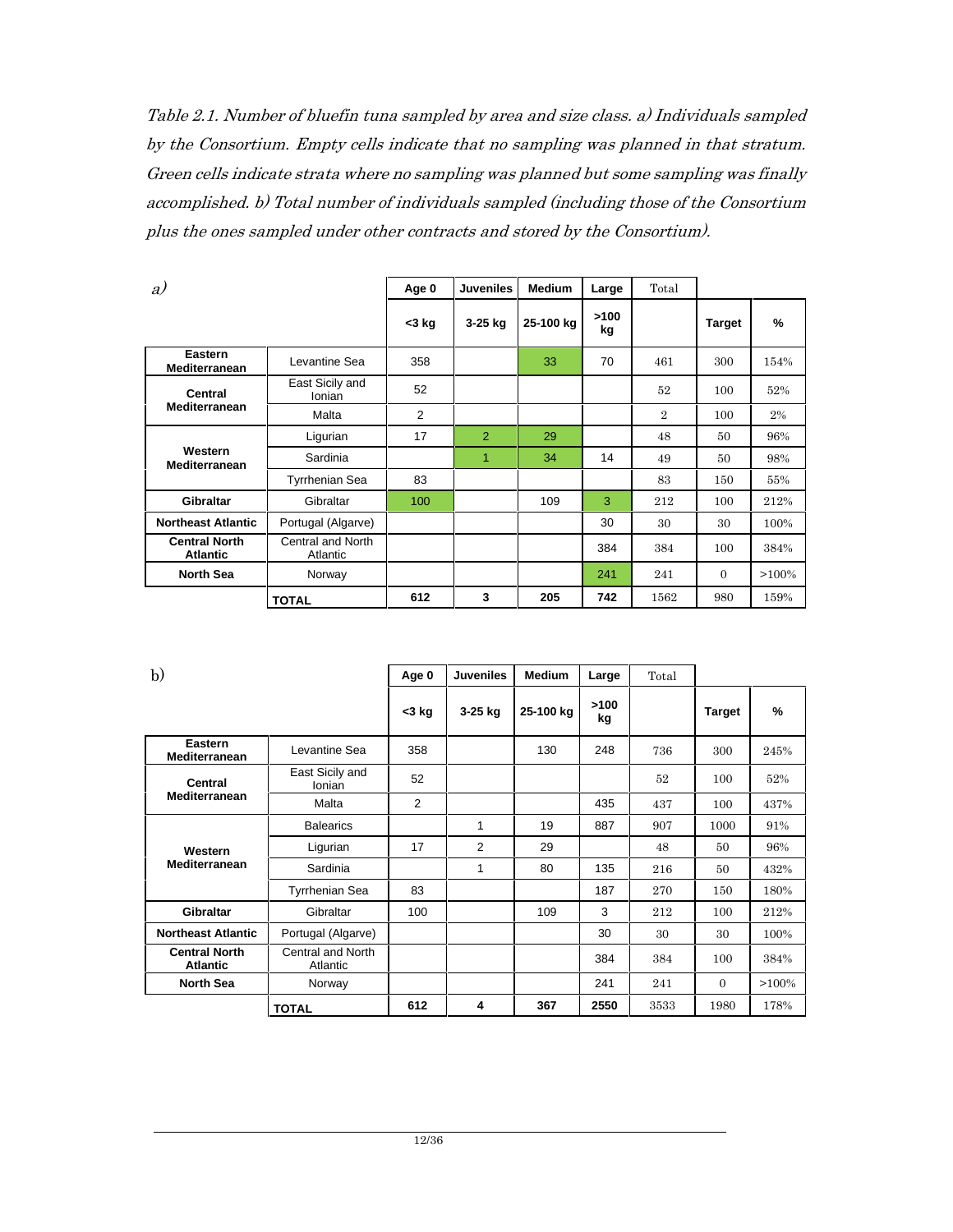*Table 2.2: Number of bluefin tuna sampled by main region and size class. a) Individuals sampled by the Consortium. Empty cells indicate that no sampling was planned in that strata. b) Total number of individuals sampled (including those of the Consortium plus the ones sampled under other contracts and stored by the Consortium).*

|                               | Age 0 | <b>Juvenile</b> | <b>Medium</b> | Large I | <b>TOTAL</b> | Target | %wrt target |
|-------------------------------|-------|-----------------|---------------|---------|--------------|--------|-------------|
| Eastern Mediterranean         | 358   |                 | 33            | 70      | 461          | 300    | 154%        |
| <b>Central Mediterranean</b>  | 54    |                 |               |         | 54           | 200    | 27%         |
| Western Mediterranean         | 100   | 3               | 63            | 14      | 180          | 250    | 72%         |
| <b>Gibraltar</b>              | 100   |                 | 109           | 3       | 212          | 100    | 212%        |
| <b>Northeast Atlantic</b>     |       |                 |               | 30      | 30           | 30     | 100%        |
| <b>Central North Atlantic</b> |       |                 |               | 384     | 384          | 100    | 384%        |
| <b>North Sea</b>              |       |                 |               | 241     | 241          | 0      | $>100\%$    |
| <b>TOTAL</b>                  | 612   | 3               | 205           | 742     | 1562         | 980    | 159%        |
| <b>Target</b>                 | 600   | 0               | 100           | 280     | 980          |        |             |
| % wrt target                  | 102%  | $>100\%$        | 205%          | 265%    | 159%         |        |             |

*a)*

b)

|                               | Age 0 | <b>Juvenile</b> | <b>Medium</b> | Large | <b>TOTAL</b> | Tarqet | %wrt target |
|-------------------------------|-------|-----------------|---------------|-------|--------------|--------|-------------|
| Eastern Mediterranean         | 358   |                 | 130           | 248   | 736          | 300    | 245%        |
| <b>Central Mediterranean</b>  | 54    |                 |               | 435   | 489          | 200    | 245%        |
| Western Mediterranean         | 100   | 4               | 128           | 1209  | 1441         | 1250   | 115%        |
| <b>Gibraltar</b>              | 100   |                 | 109           | 3     | 212          | 100    | 212%        |
| <b>Northeast Atlantic</b>     |       |                 |               | 30    | 30           | 30     | 100%        |
| <b>Central North Atlantic</b> |       |                 |               | 384   | 384          | 100    | 384%        |
| <b>North Sea</b>              |       |                 |               | 241   | 241          |        | $>100\%$    |
| <b>TOTAL</b>                  | 612   | 4               | 367           | 2550  | 3533         | 1980   | 178%        |
| Target                        | 600   | 0               | 100           | 280   | 980          |        |             |
| % wrt target                  | 102%  | $>100\%$        | 367%          | 911%  | 361%         |        |             |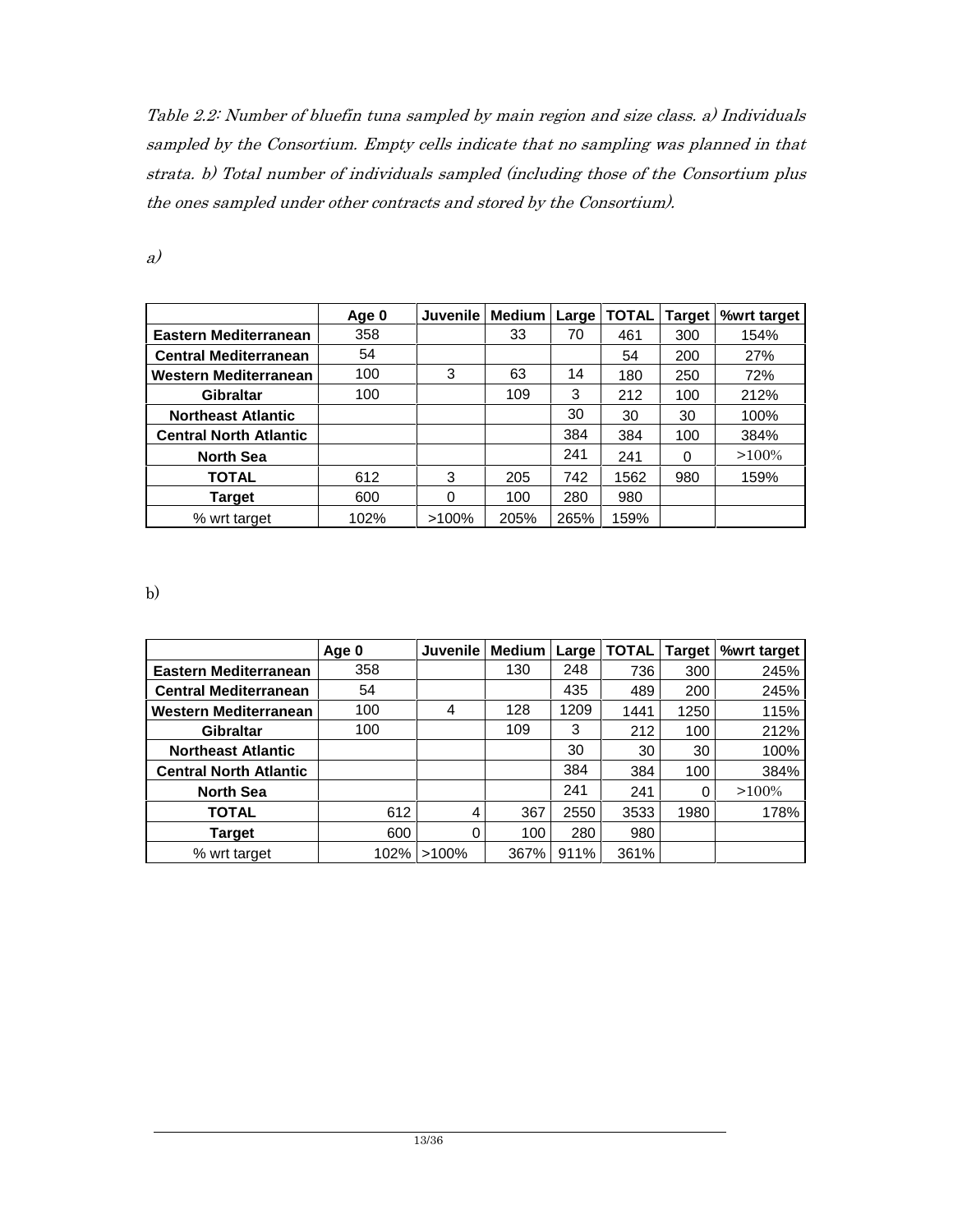#### N<sup>o</sup> of individuals



*Figure 2.1: Total number of individuals sampled under all GBYP activities in Phase 7 in the Northeast Atlantic and Mediterranean, aggregated by main region. Positions of the dots are averages across all samples by main region.*

The overall progress of the project was affected by the late award and signature of the contract, which came after some fisheries had already started or were already closed. Although members of the Consortium tried to keep up with their tasks, the late signature of the contract affected mainly in those cases where travel, purchase and/or subcontracting costs were needed to accomplish the tasks. Yet, most sampling objectives were met.

In the Eastern Mediterranean, 154% of the target number of individuals (YOY and adults) has been sampled. The sampling for YOY in the Levantine Sea was above the original plan, with 358 individuals sampled (out of 200 planned) between July and October, mostly in the area near the Turkish-Syrian border. The sampling of large fish in farms by University of Istanbul was also successful, in number of individuals, with 103 adult individuals sampled (out of 100 planned). Additional 275 adult individuals were sampled through ICCAT observers. Like in previous phases, the success rate of getting otoliths from these fish is very low, due to the way they kill them (bullets use to break them into many pieces). Unfortunately, the genetic samples, that were obtained from most of the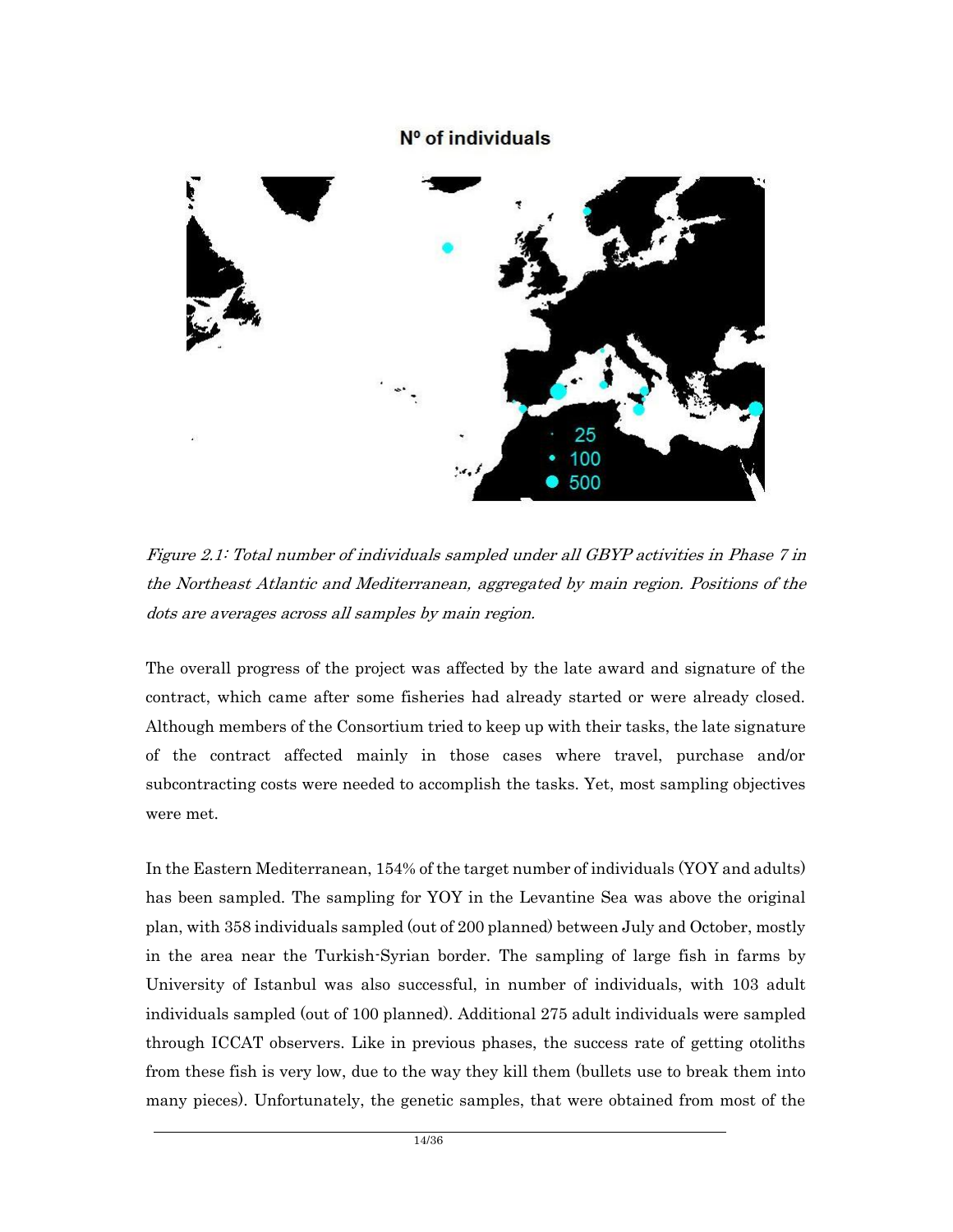fish, were shipped in suboptimal conditions. Some larger vials were not properly sealed, and ethanol was spilled, while many other vials were not large enough to allow the desired sample to ethanol ratio. Thus, upon arrival to AZTI, DNA quality was quickly assessed for a subsample of 4 individuals. Although the assessment indicated evidence of some DNA degradation, the samples could still be useful for some genetic analyses. Thus, all the samples were moved to appropriate vials with enough ethanol and stored.

As for the Central Mediterranean, unfortunately only 27% of the target number of individuals was sampled. NECTON sampled 52 (out of 100 planned) young of the year in East of Sicily and Ionian Sea, between October 2016 and January 2017. In Malta, ABT got the authorization from the Maltese Authorities, but only 2 fish were successfully sampled. The fishermen have lifted the FADs from their deployment area and YOY were not seen around the cages.

In the Western Mediterranean, 72% of the target number of individuals was sampled, including fish from all sizes, but predominantly YOY. The sampling of adult individuals in Sardinia was successful. The individuals were tracked during the processing of their heads in order to sample their otoliths. However, the sampling of YOY in the Tyrrhenian was below the target (83 individuals sampled, out of 150 planned). The sampling of YOY in the Ligurian was also below the target (17 individuals sampled, out of 50 planned), but this was compensated with samples from larger individuals (mostly medium sized).

Under a separate contract, in the Balearics, Taxon S.L., Balfego Group and the ROP sampled 224, 239 and 444 adult individuals of Balearic origin in farms, respectively. As in Phase 6, the percent of otolith samples is very high (430/463) for Taxon S.L. and Balfego Group, but the ROP only provided genetic samples. From these, the percentage of whole otoliths is also high (around 72%), considering the size of the fish and the way they kill them.

In Gibraltar, 212% of the target number of individuals was sampled. The Univ. of Cadiz samples 112 individuals (out of 100 planned), mostly of medium size. In addition, during 2017, unexpected schools of YOY were detected and sampled (n=100) in the Atlantic part of the Strait of Gibraltar, mostly by the Univ. of Cádiz. Three individuals were caught by "Asociación de Amigos del Atún", and sent to AZTI as per indication of the GBYP coordinator. The specimens were sent whole, but arrived in bad status to AZTI, thus only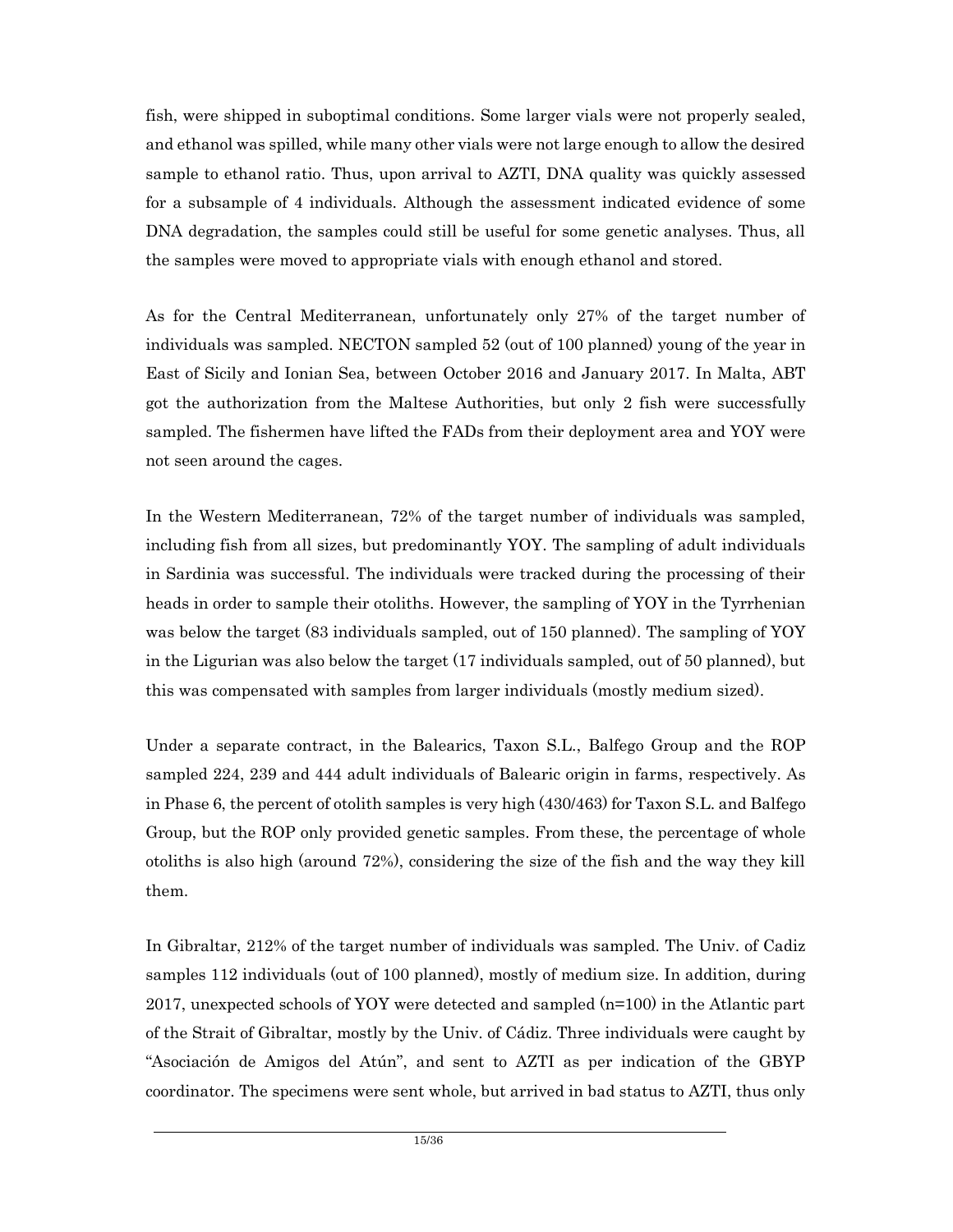some genetic tissue was preserved in ethanol. The rest of the YOY samples were properly and fully sampled by the Univ. of Cádiz, despite this was not planned originally.

In Portugal, IPMA, in collaboration with observers and Tunipex trap fishermen, conducted the sampling. The objective was to sample 30 whole individuals, and these objectives were met.

In the Central Atlantic, the number of samples is by far beyond the original expectation (n=384 compared to a target of n=100), all belonging to large size fish, which will potentially allow for interesting insights into mixing of stocks and their interannual variability.

Furthermore, as in Phase 6, unexpected samples from Norway were obtained again, since the Institute of Marine Research provided samples from 248 large individuals that were collected using their own funds.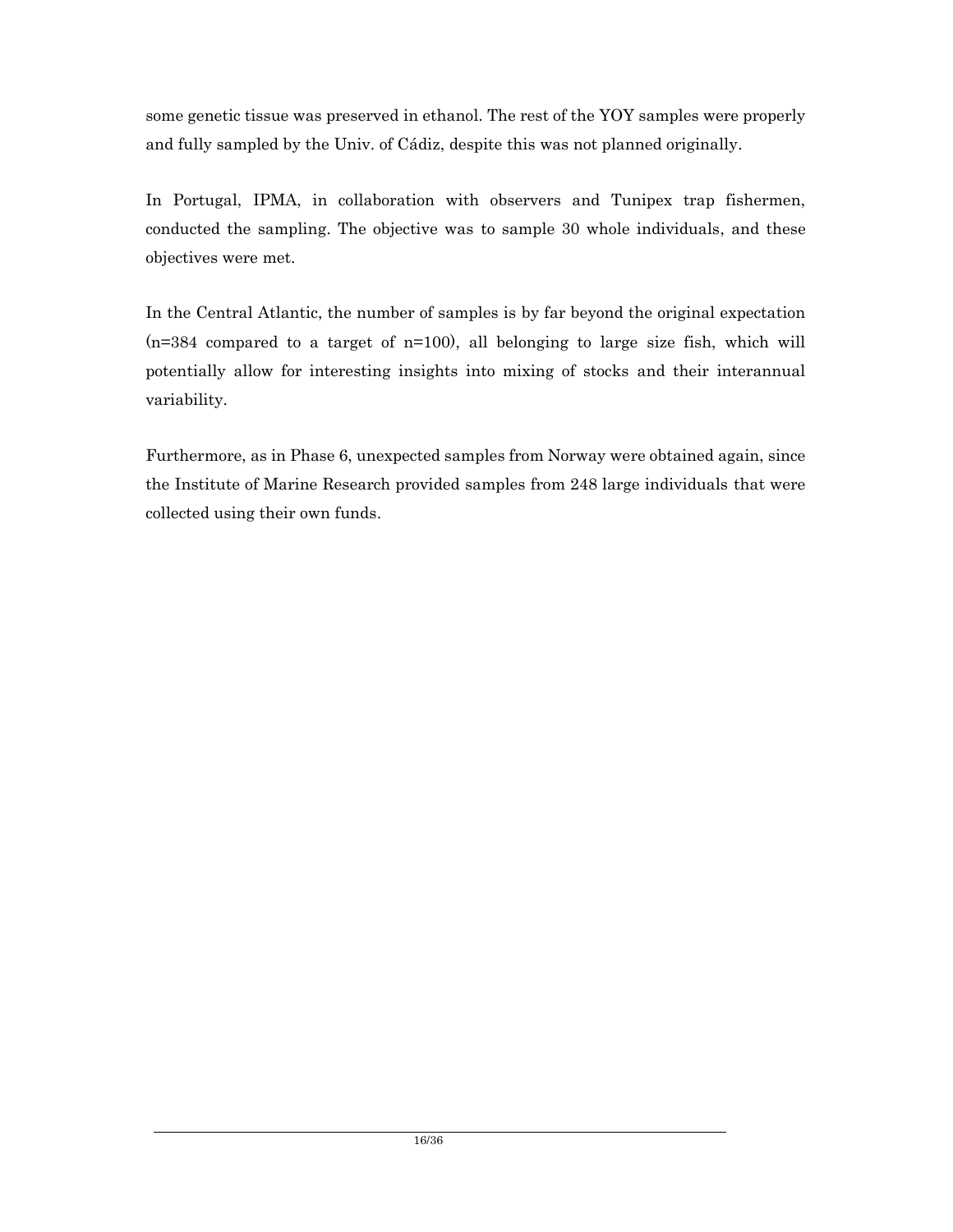*Table 2.3: Number of samples collected by area and tissue type. a) Samples taken by the Consortium. b) Total number of samples (including those of the Consortium plus the ones taken under other contracts and stored by the Consortium).*

| ٦<br>v<br>I | ł<br>I |
|-------------|--------|
| ×.          |        |

|                               |                               | Otolith | Spine | Muscle/Fin | Sampler         |
|-------------------------------|-------------------------------|---------|-------|------------|-----------------|
| Eastern Mediterranean         | Levantine Sea                 | 314     | 460   | 457        | ISTA/AZTI(Oray) |
| <b>Central Mediterranean</b>  | East Sicily and Ionian        | 52      | 52    | 52         | <b>NECT</b>     |
|                               | Malta                         | 1       | 2     | 2          | ABT             |
|                               | Ligurian                      | 48      | 48    | 48         | <b>UNIGE</b>    |
| Western Mediterranean         | Sardinia                      | 25      | 48    | 49         | <b>UNIC</b>     |
|                               | Tyrrhenian Sea                | 71      | 83    | 83         | <b>NECT</b>     |
| Gibraltar                     | Gibraltar                     | 149     | 55    | 210        | <b>UCA/AZTI</b> |
| <b>Northeast Atlantic</b>     | Portugal                      | 30      | 30    | 30         | <b>IPMA</b>     |
| <b>Central North Atlantic</b> | Central and North<br>Atlantic | 245     |       | 382        | <b>NRIFSF</b>   |
| <b>North Sea</b>              | Norway                        |         | 233   | 239        | <b>IMR</b>      |
|                               | Total                         | 935     | 1011  | 1552       |                 |
|                               |                               |         | 3498  |            |                 |

*b)*

|                                 |                               | Otolith | Spine | Muscle/Fin | Sampler             |
|---------------------------------|-------------------------------|---------|-------|------------|---------------------|
| Eastern<br><b>Mediterranean</b> | Levantine Sea                 | 314     | 460   | 732        | ISTA/AZTI(Oray)/ROP |
| <b>Central Mediterranean</b>    | East Sicily and Ionian        | 52      | 52    | 52         | <b>NECT</b>         |
|                                 | Malta                         | 436     | 2     | 2          | ABT                 |
|                                 | <b>Balearics</b>              | 430     | 459   | 907        | BALFEGO/ROP/TAXON   |
| Western                         | Ligurian                      | 48      | 48    | 48         | <b>UNIGE</b>        |
| <b>Mediterranean</b>            | Sardinia                      | 192     | 48    | 49         | UNIC/ABT            |
|                                 | <b>Tyrrhenian Sea</b>         | 258     | 83    | 83         | NECT/ABT            |
| <b>Gibraltar</b>                | Gibraltar                     | 149     | 55    | 210        | <b>UCA/AZTI</b>     |
| <b>Northeast Atlantic</b>       | Portugal                      | 30      | 30    | 30         | <b>IPMA</b>         |
| <b>Central North Atlantic</b>   | Central and North<br>Atlantic | 245     |       | 382        | <b>NRIFSF</b>       |
| <b>North Sea</b>                | Norway                        |         | 233   | 239        | IMR.                |
|                                 | Total                         | 2154    | 1470  | 2734       |                     |
|                                 |                               |         | 6358  |            |                     |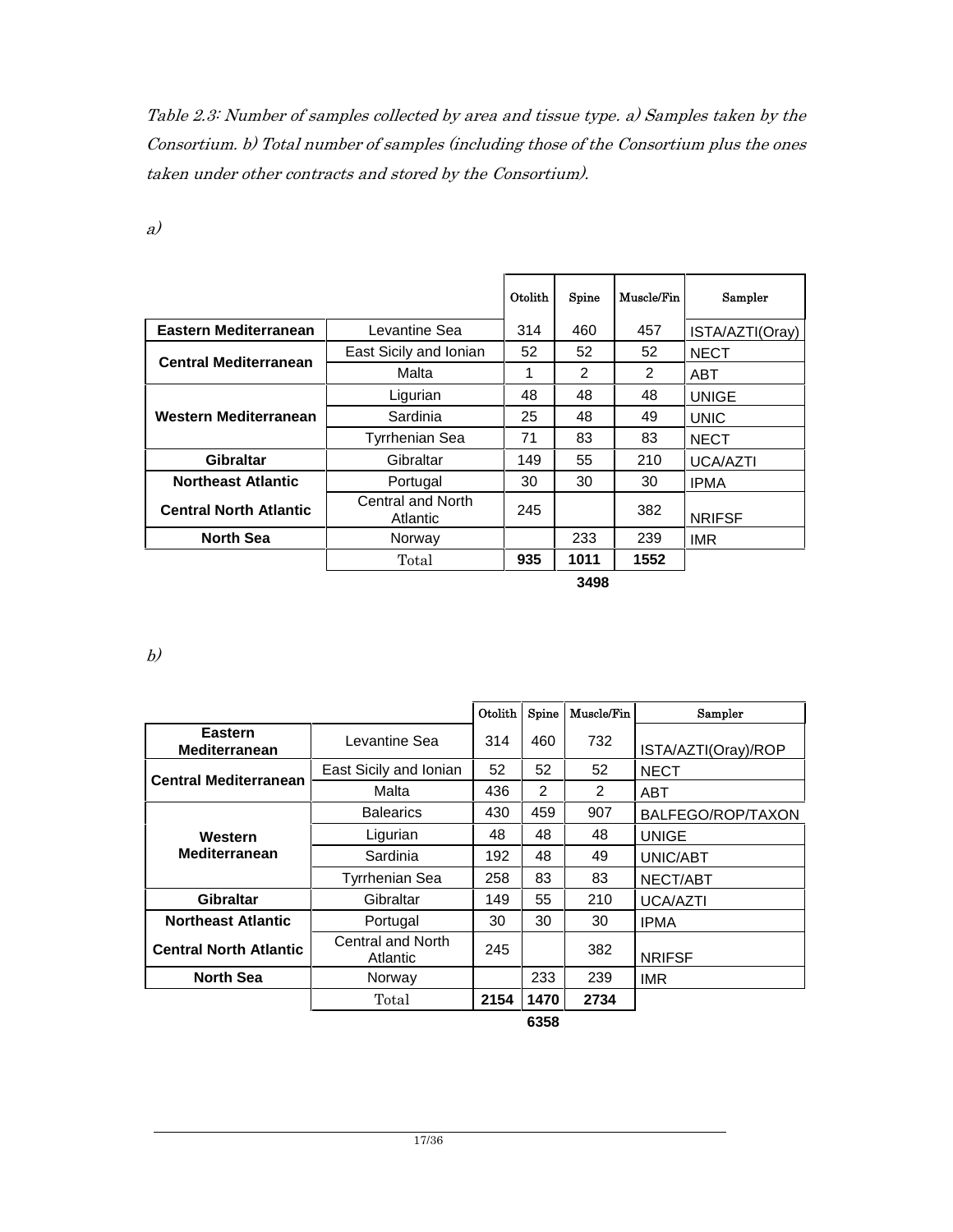*Table 2.4: Number of samples by main region and tissue type. a) Samples taken by the consortium. b) Total number of samples (including those of the consortium plus the ones taken under other contracts and stored by the Consortium).*

*a)*

|                               | Otolith | Spine | Muscle/Fin | <b>TOTAL</b> |
|-------------------------------|---------|-------|------------|--------------|
| <b>Eastern Mediterranean</b>  | 314     | 460   | 457        | 1231         |
| <b>Central Mediterranean</b>  | 53      | 54    | 54         | 161          |
| <b>Western Mediterranean</b>  | 144     | 179   | 180        | 503          |
| <b>Gibraltar</b>              | 149     | 55    | 210        | 414          |
| <b>Northeast Atlantic</b>     | 30      | 30    | 30         | 90           |
| <b>Central North Atlantic</b> | 245     |       | 382        | 627          |
| <b>North Sea</b>              |         | 233   | 239        | 472          |
| <b>TOTAL</b>                  | 935     | 1011  | 1552       | 3498         |
| <b>Target</b>                 | 980     | 880   | 980        | 2840         |
| % wrt target                  | 95%     | 115%  | 158%       | 123%         |

*b)*

|                               | Otolith | Spine | Muscle/Fin | <b>TOTAL</b> |
|-------------------------------|---------|-------|------------|--------------|
| Eastern Mediterranean         | 314     | 460   | 732        | 1506         |
| <b>Central Mediterranean</b>  | 488     | 54    | 54         | 596          |
| Western Mediterranean         | 928     | 638   | 1087       | 2653         |
| <b>Gibraltar</b>              | 149     | 55    | 210        | 414          |
| <b>Northeast Atlantic</b>     | 30      | 30    | 30         | 90           |
| <b>Central North Atlantic</b> | 245     |       | 382        | 627          |
| <b>North Sea</b>              |         | 233   | 239        | 472          |
| <b>TOTAL</b>                  | 2154    | 1470  | 2734       | 6358         |
| <b>Target</b>                 | 980     | 880   | 980        | 2840         |
| % wrt target                  | 220%    | 167%  | 279%       | 224%         |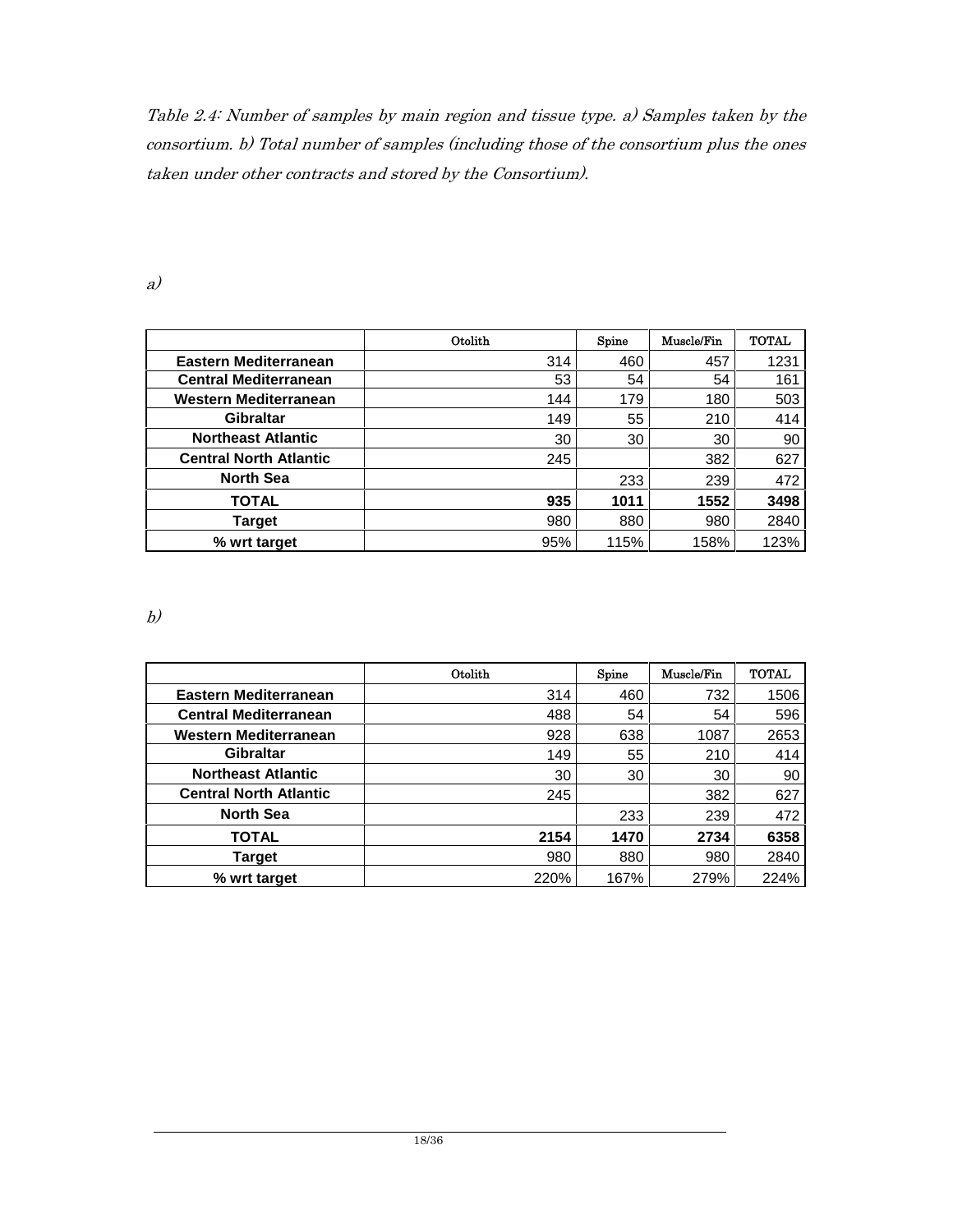## **Otoliths**



*Figure 2.2: Total number of individuals with otolith sampling conducted under all GBYP contracts in Phase 7 in the Northeast Atlantic and Mediterranean, aggregated by main region. Positions of the dots are averages across all samples by main region.*



*Figure 2.3: Total number of spines collected under all GBYP contracts in Phase 7 in the Northeast Atlantic and Mediterranean, aggregated by main region. Positions of the dots are averages across all samples by main region.*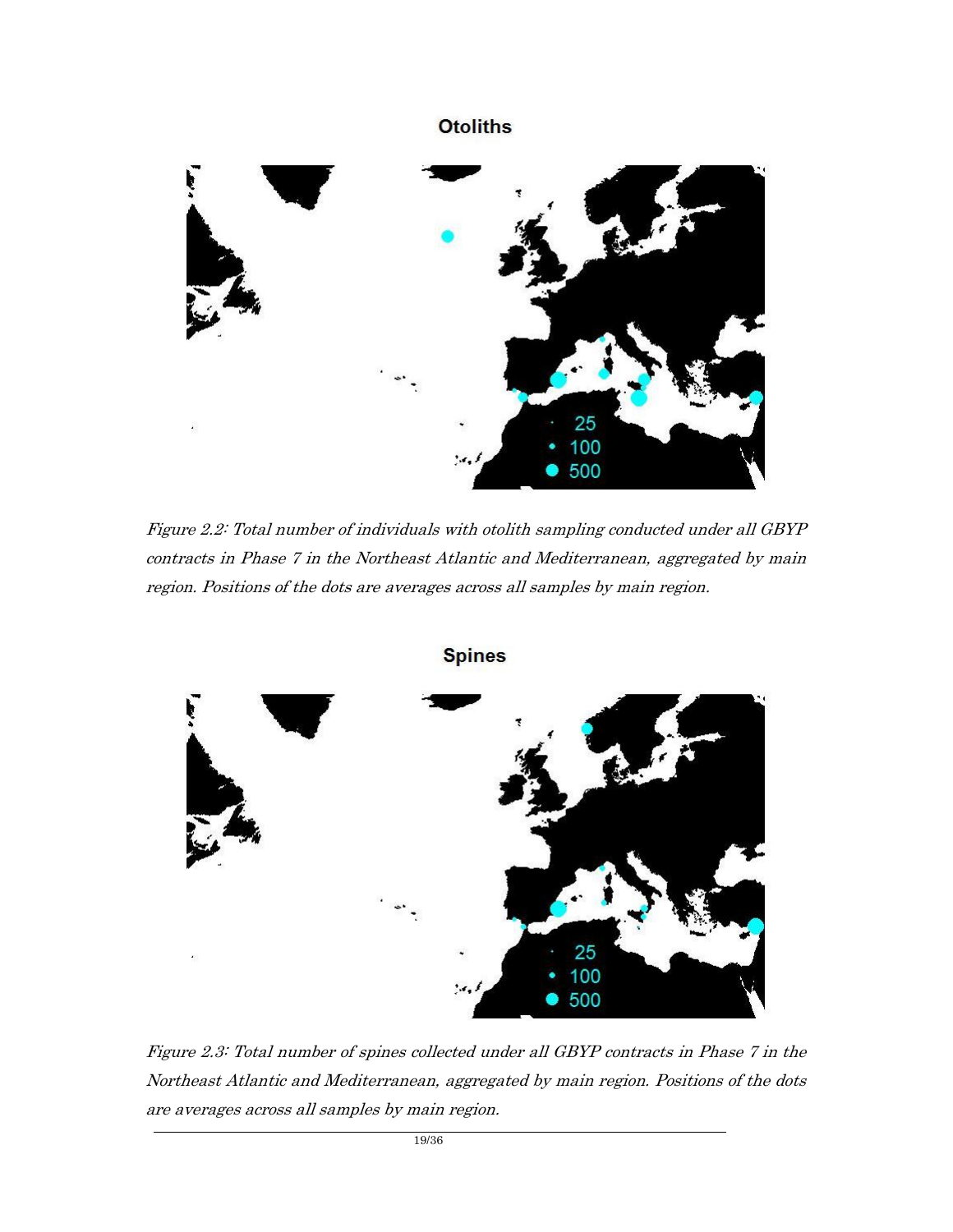

*Figure 2.4: Total number of muscle or fin tissue samples collected under all GBYP contracts in Phase 7 in the Northeast Atlantic and Mediterranean, aggregated by main region. Positions of the dots are averages across all samples by main region.*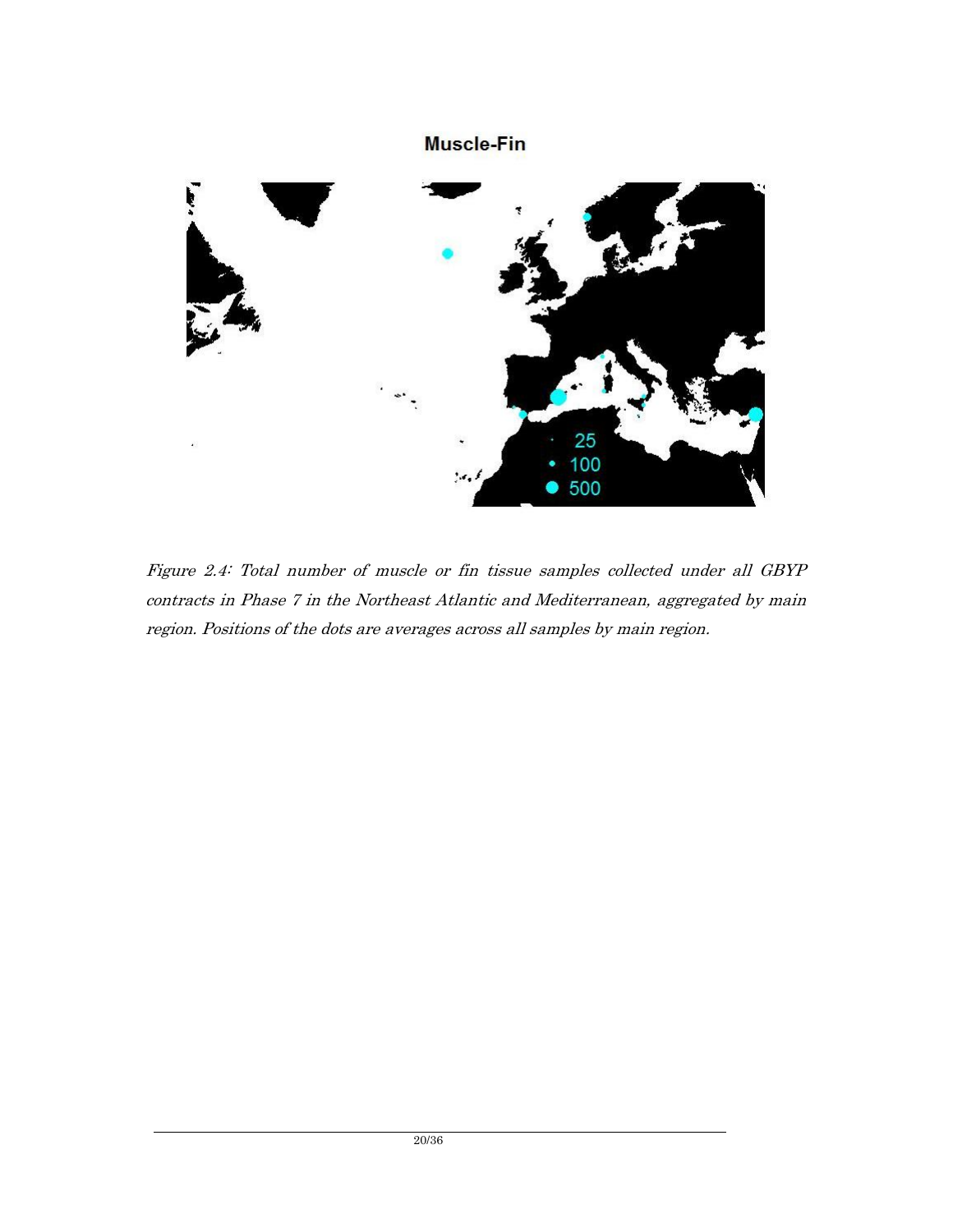#### **3. SHINY APPLICATION:**

*Task Leader: María Korta*

*Participants:*

*AZTI: Haritz Arrizabalaga, Igaratza Fraile*

#### **3.1 Introduction**

This application has been prepared on R environment using the "shiny" and several other libraries. Shiny is an open source R package from RStudio that can be used to build interactive web pages with R.

Every Shiny app is composed of two parts: UI (user interface) and Server. UI is a kind of web document – HTML written using functions of Shiny. The file "Server" is responsible for the logic of the app; it's the set of instructions that tell the web page what to show when the user interacts with the page. The Shiny system is designed to simplify the creation of interactive web applications. It provides automatic "reactive" linkage between inputs and outputs: when the user clicks on different selections, the output is re-rendered (Santiago et al. 2017).

#### **3.2 Objective**

During Phase 7, a Shiny web application has been developed to facilitate the inspection of available samples in the biological sample bank and to aid sample selection following different criteria to help better design future experiments and analyses (see example in Figure 3.1).

#### **3.3 Characteristics and utility of the Shiny App**

The Shiny application builds on the inventory of available samples from Phase 7 and all previous Phases. It allows to interactively subset the sample inventory using the predefined variables (area, year, month, size class and tissue type (namely otoliths, spines, gonads and/or genetic tissue)), and then to plot on the map the number of available samples aggregated by each unique position, with symbol sizes dependent on total sample size. The plotted information can be colored by Year, Month or Size class, using the legend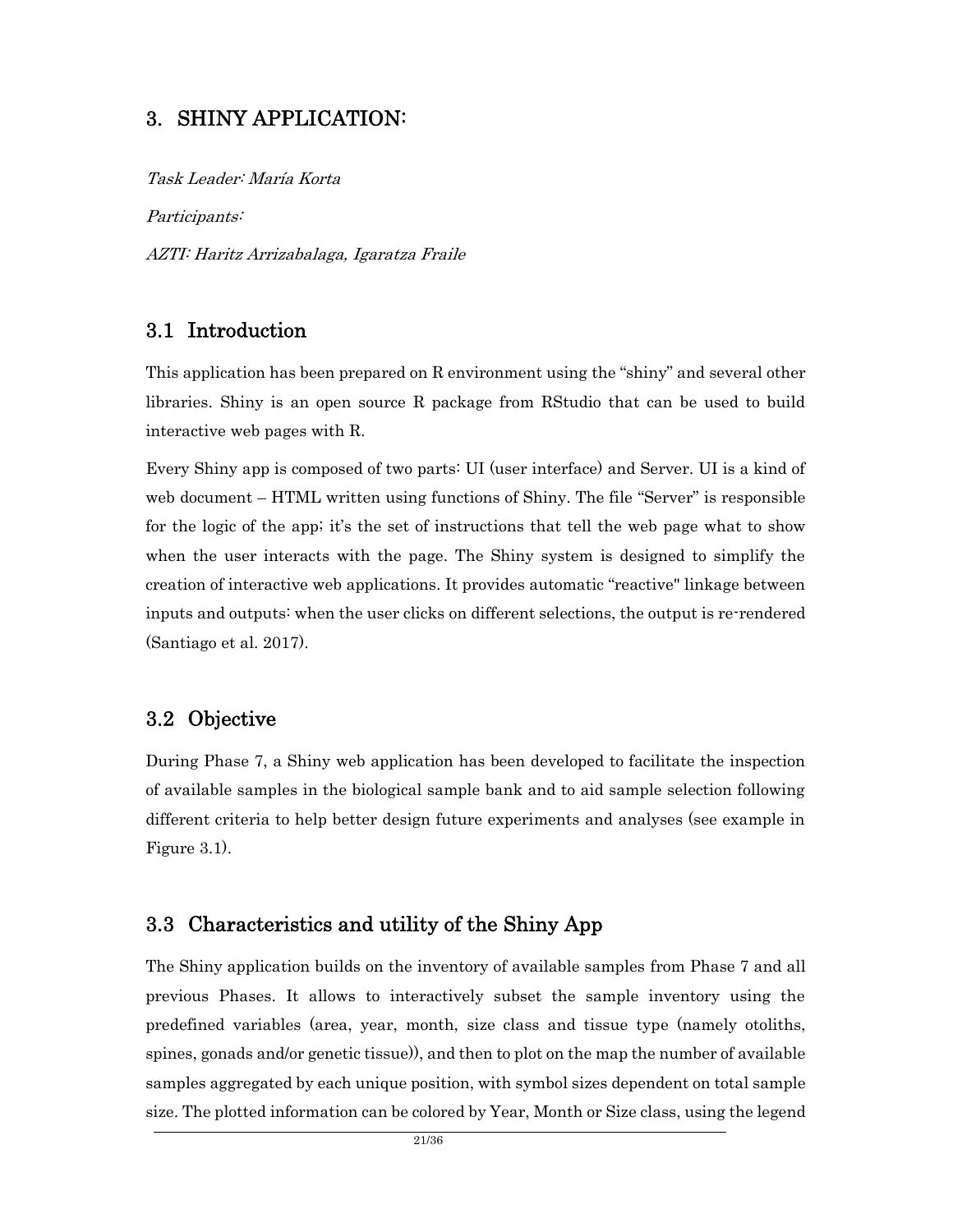tick box. The map can be refreshed anytime the selection criteria are changed, and the data can be downloaded in a *cvs* file. The downloaded file includes all individual fish (one row for each individual) contained in the final selection made by the user. For each fish, the individual ID number as well as information related to area, catch date, fishing gear, length, weight and tissue availability is included.

The R code is available (Appendix 2), so that the user can run the App in Rstudio, after installing shiny and other libraries. Moreover, this allows to, if desired, modify the code and thus, the App utilities and/or design. Alternatively, the App is also available on a server:

#### https://aztigps.shinyapps.io/bluefin/

By clicking on the link above, the user can use the App with no need to have installed Rstudio and the required libraries. The current version of the App automatically uploads the dataset thatis provided as part of the files in Appendix 2 to this report. This in principle allows the shiny App to be used by users that do not necessarily have the dataset. To avoid confidentiality issues, the location and catch date data is provided at a resolution of 5º\*5º and month. As the final dataset provided in Appendix 3 gets enriched with additional samples (e.g. those that did not arrive on time, or additional samples that will take place in the future), the dataset on which shiny operates will also need to be updated.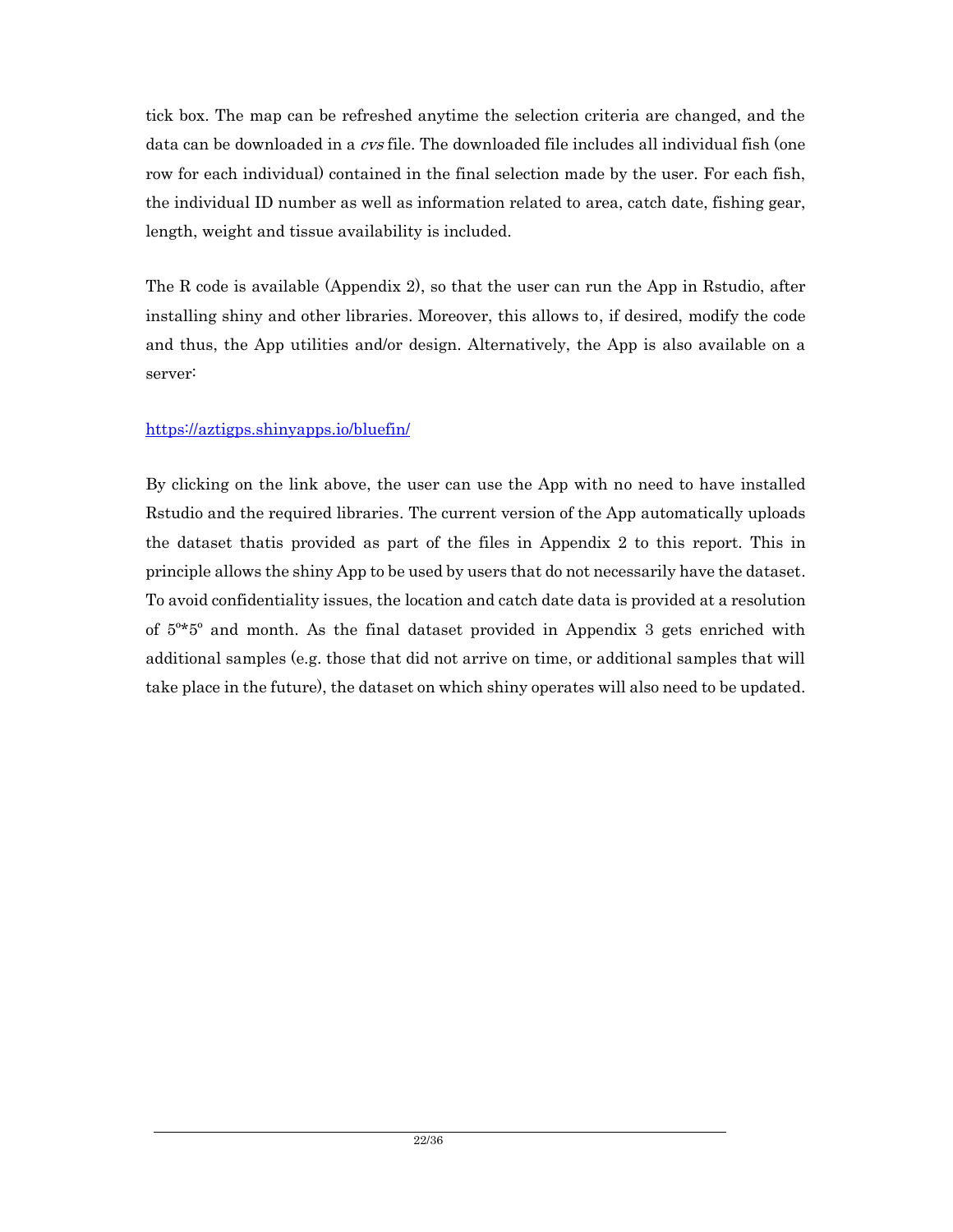

*Figure 3.1: Shiny App developed to visualize available biological samples in the ICCAT GBYP Tissue Bank. The dataset can be filtered using the variables in the right column (where none, one, several or all categories can be selected). The map can be refreshed using the "view" button. The plotted information can be colored using different variables specified in the legend, and the data associated to the final subset can be downloaded as a cvs file. In the example, available spine samples collected in 2017 and belonging to size classes "juvenile", "medium" or "large", are shown, coloured by month (specified in the legend).*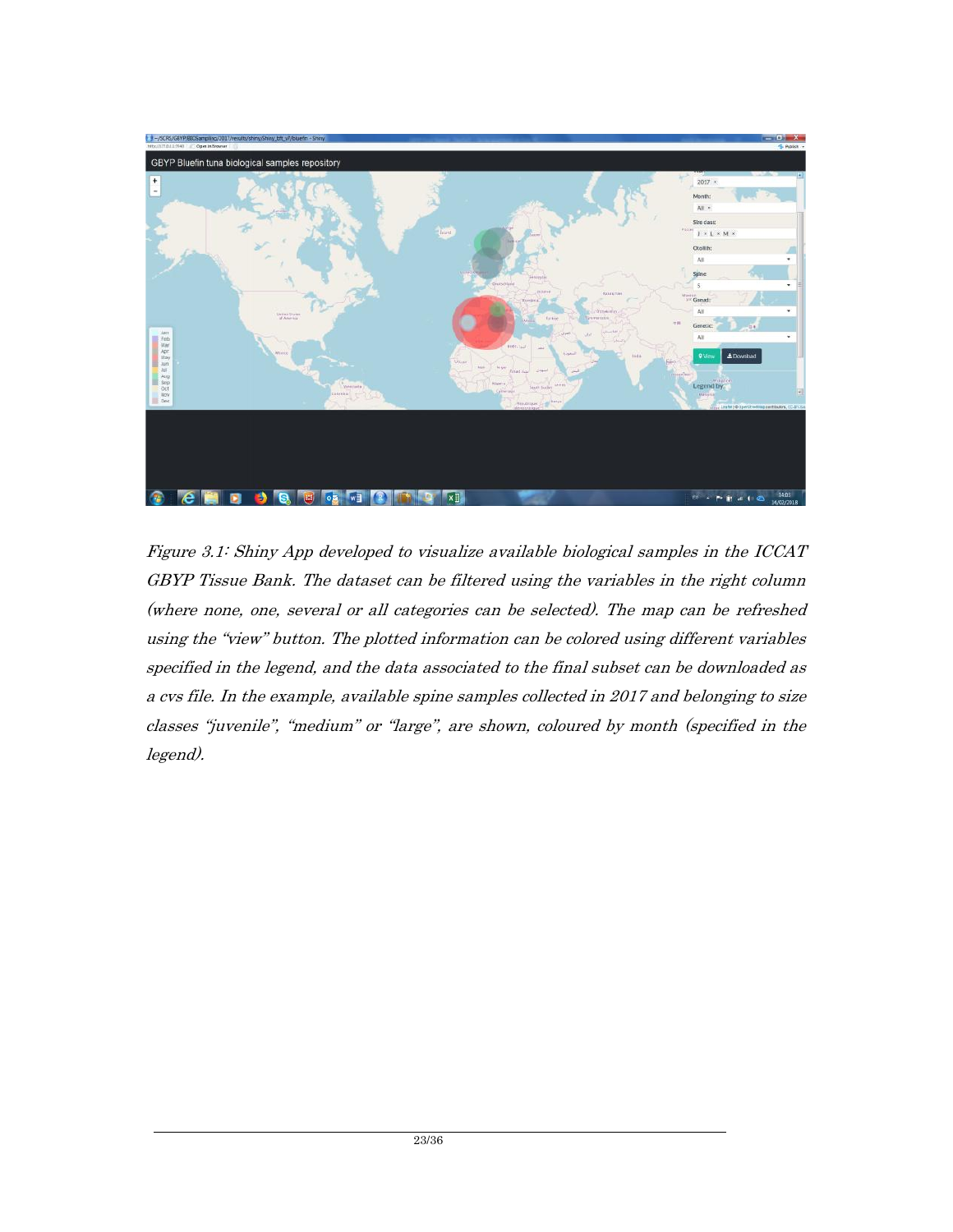## **4. ANALYSES**

During Phase 7, only one analysis task (related to the reading and counting of daily rings on YOY to establish their birthdate) was originally funded. Then during the contract amendment, an otolith chemistry task was also agreed. The following sections elaborate on those two tasks.

In addition, following specific criteria discussed and agreed with the GBYP coordinator and the SCRS chairman, the consortium selected 2000 otoliths to send to Australia for age reading analyses, and interacted with Fish Aging Services regarding any clarification around those samples.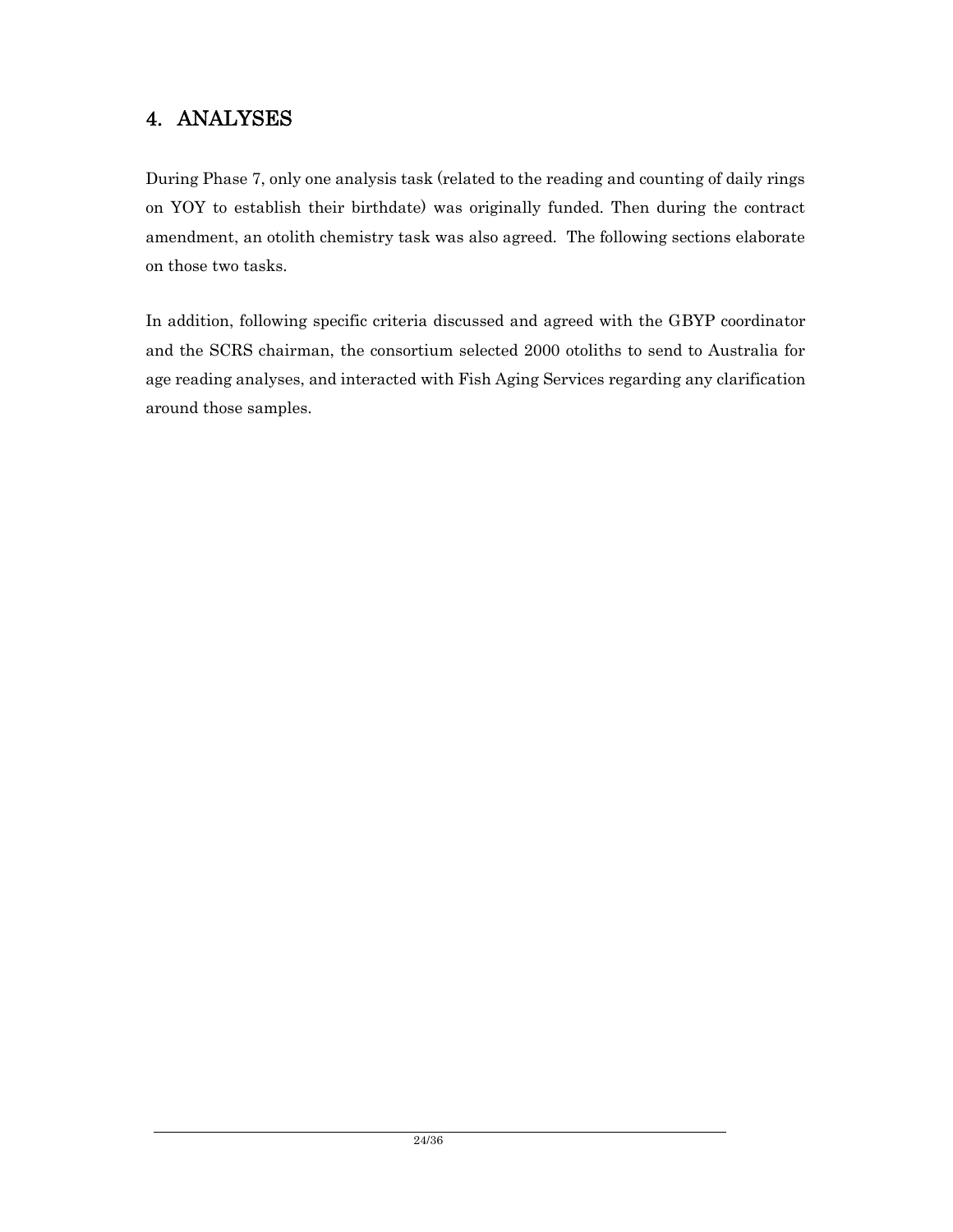## **5. NURSERY ORIGIN OF BLUEFIN CAPTURED IN MIXING ZONES**

*Task Leader: Igaratza Fraile (AZTI) & Jay Rooker (TAMU)*

*Participants:*

*AZTI: Haritz Arrizabalaga*

#### **5.1 Introduction**

The results from previous phases suggested that western origin contributions were negligible in the Mediterranean Sea, Bay of Biscay and Strait of Gibraltar, but mixing rates could be important in the central North Atlantic, Canary Islands and western coast of Morocco. To assess the spatial and temporal variability of mixing proportions, otoliths collected in Moroccan coast in 2016 were analyzed for stable carbon and oxygen isotopes (δ <sup>13</sup>C and δ <sup>18</sup>O).

#### **5.2 Material and methods**

In this section, we investigate the origin of bluefin tuna collected in the western coast of Morocco using stable  $\delta^{13}C$  and  $\delta^{18}O$  isotopes in otoliths. Samples utilized for this study (N=50) were collected in May 2016 by Moroccan traps, off the African continent (35ºN, 6ºW approximately).

Otolith handling followed the protocols previously described in Rooker et al. (2008). Briefly, following extraction by GBYP participants, sagittal otoliths of bluefin tuna were cleaned of excess tissue with nitric acid (1%) and deionized water. One sagittal otolith from each bluefin tuna specimen was embedded in Struers epoxy resin (EpoFix) and sectioned using a low speed ISOMET saw to obtain 1.5 mm transverse sections that included the core. Following attachment to a sample plate, the portion of the otolith core corresponding to approximately the yearling periods of bluefin tuna was milled from the otolith section using a New Wave Research MicroMill system. A two-vector drill path based upon otolith measurements of several yearling bluefin tuna was created and used as the standard template to isolate core material following Rooker et al. (2008). The pre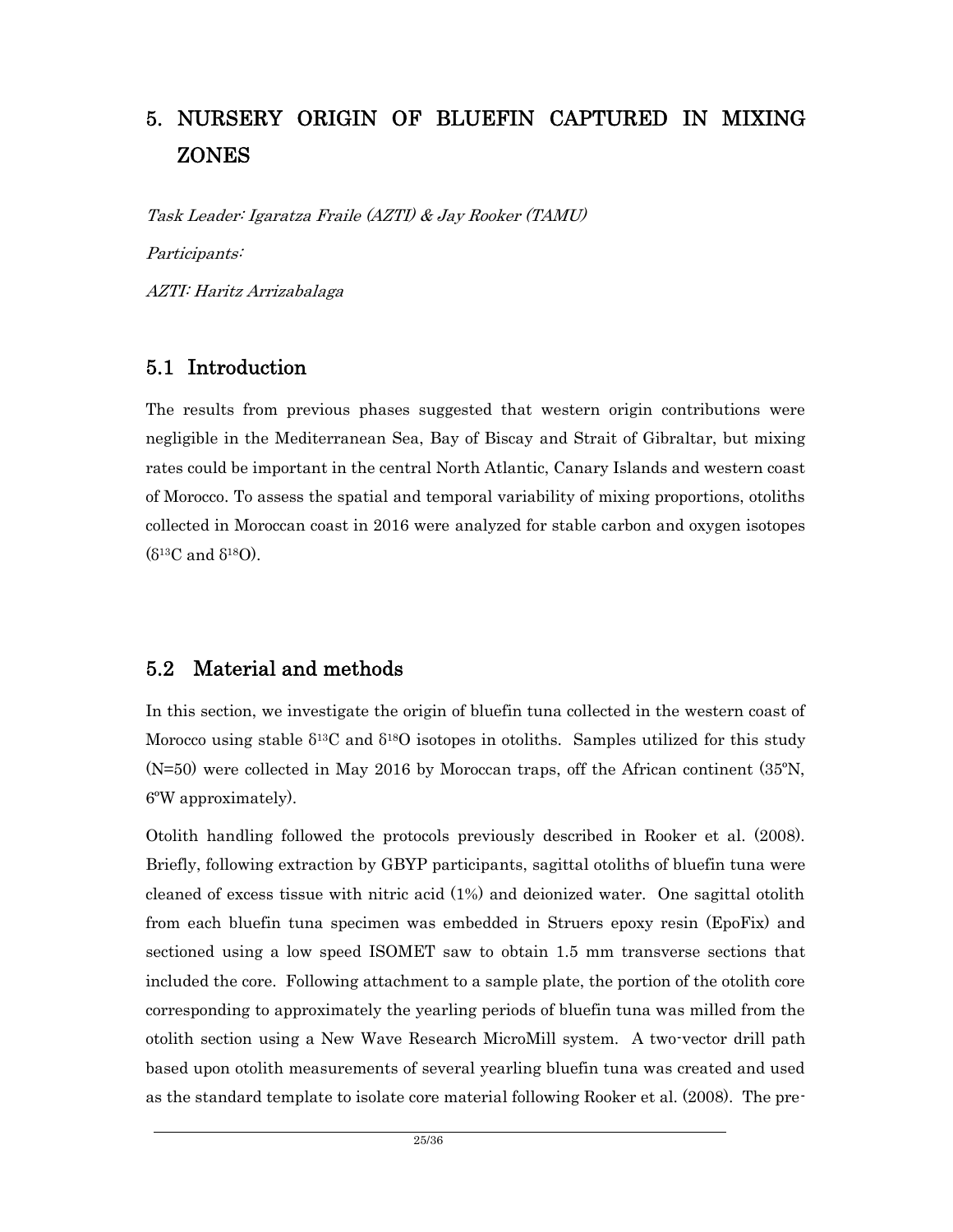programmed drill path was made using a 500 µm diameter drill bit and 15 passes each at a depth of 50 µm was used to obtain core material from the otolith. Powdered core material was transferred to silver capsules and later analyzed for  $\delta^{13}C$  and  $\delta^{18}O$  on an automated carbonate preparation device (KIEL-III) coupled to a gas-ratio mass spectrometer (Finnigan MAT 252). Stable δ<sup>13</sup>C and δ<sup>18</sup>O isotopes are reported relative to the PeeDee belemnite (PDB) scale after comparison to an in-house laboratory standard calibrated to PDB.

Stable isotope signals of mixed stocks were compared with yearling samples from Mediterranean and Gulf of Mexico nurseries revised in GBYP-Phase 3 and presented in Rooker et al. (2014). HISEA software (Millar 1990) was used to generate direct maximum likelihood estimates (MLE) of mixed-stock proportions in each of the mixing zones. HISEA computes the likelihood of fish coming from a nursery area with characterized isotopic signature. MLE estimator is defined as the composition that maximizes the likelihood of the entire mixed fishery sample (Millar 1990). Uncertainty in estimation is addressed by re-sampling the mixed stock data 500 times with replacement. Additionally, individual origin was assigned using Quadratic Discriminant Function Analysis (QDFA). The QDFA method is a common tool for classification analysis that models the likelihood of each class as a Gaussian distribution and estimates the posterior probabilities for a given test point (Hastie et al., 2001). Mixing proportions estimated by QDFA were then compared to those estimated by MLE. Following Fraile et al (2014), individuals with probabilities between 30% and 70% (N=9) were considered non-assigned and were excluded from the proportion estimates.

Results are focused on MLE because the performance is typically superior to individual classification methods such as QDFA. This is so because classification of an individual fish only indicates which stock has the highest likelihood of that fish, while the MLE method uses all the information contained in the likelihood values, including the variability of the reference samples. However, MLE estimator may be biased when some of the stocks in the mixed fishery are low contributors (Millar, 1987, 1990). Thus, results from QDFA estimator are included for comparative purposes.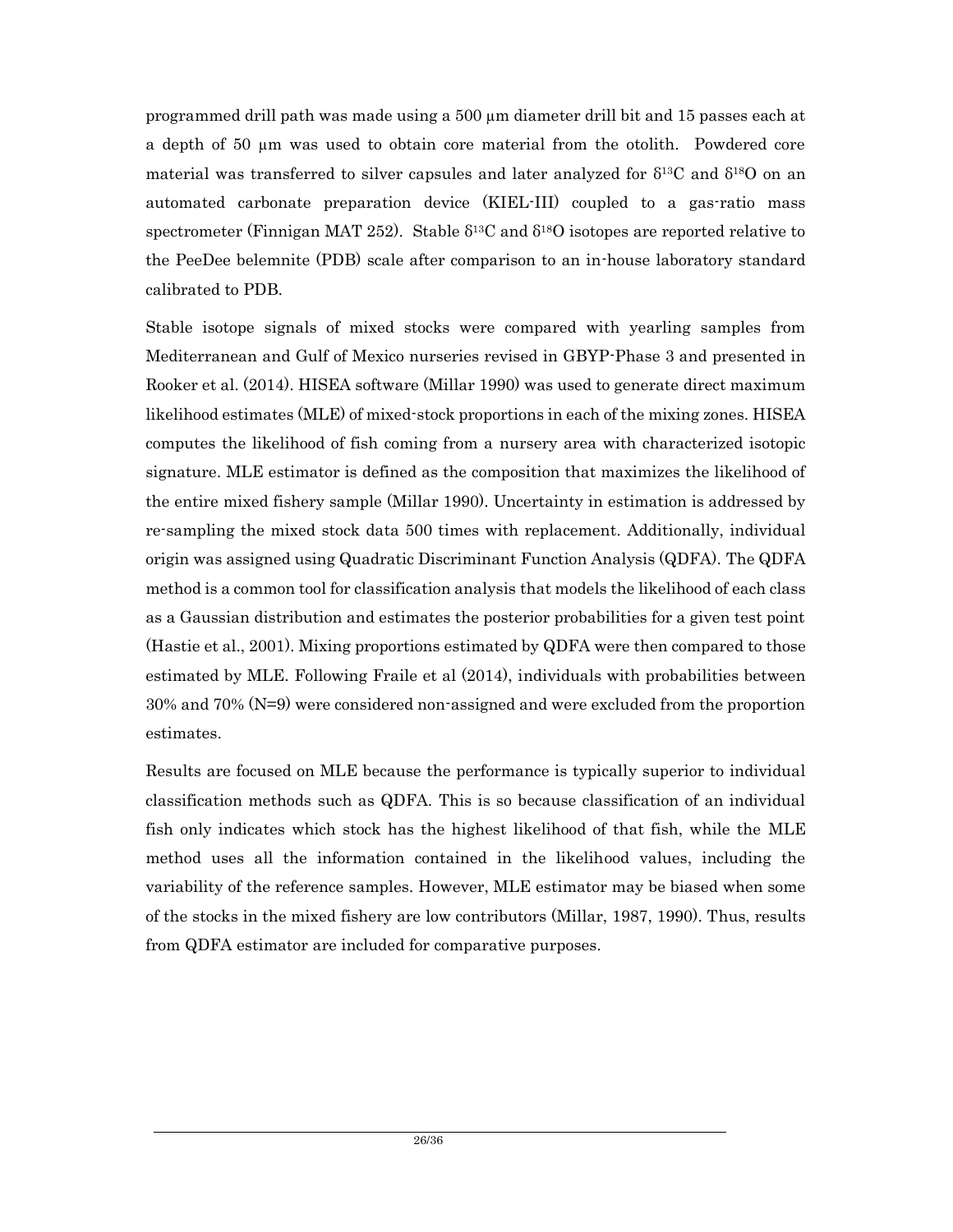### **5.3 Results and Discussion**

 $\delta^{13}$ C and  $\delta^{18}$ O were measured in the otolith cores of bluefin tuna from Atlantic coast of Morocco and compared to baseline populations from the Mediterranean Sea and Gulf of Mexico (Figure 5.1). Otolith  $\delta^{18}O$  values correspond well with those measured in yearling otoliths from the eastern and western nurseries, whereas  $\delta^{13}$ C values measured in adult bluefin tuna otoliths from the Moroccan coast are more enriched compared to baseline samples (Fig. 5.1). The enrichment of  $\delta^{13}$ C has been previously reported in bluefin tuna otoliths (Schloesser et al. 2009, Fraile et al. 2016) and it was attributed to the increase of atmospheric  $CO<sub>2</sub>$  derived from the combustion of fossil fuels and deforestation, causing a decrease in atmospheric  $\delta^{13}C$  and, in turn, a decrease of  $\delta^{13}C$  in biogenic carbonates (Verburg, 2007).

Mixed-stock analyses using MLE procedure indicated that catches in 2016 were comprised entirely by the Mediterranean population (100% of eastern origin fish). Mixing rate estimates in the coast of Morocco using this methodology varied considerably in preceding years, with catches in 2011 and 2014 dominated by the western population and catches in 2012, 2013 and 2015 dominated by the Mediterranean population (Figure 5.2). The results for 2016 confirm that mixing of the two populations occurs at variable rate, but Mediterranean bluefin tuna may be the principal contributors to the fishery in Moroccan traps.

Mixing proportions estimated by QDFA showed a greater mixing of the two populations in this region (80% of eastern fish vs. 20% of western fish), but both methods agree in recognizing that Mediterranean Sea may be the primary source of bluefin tuna contributing to Moroccan trap fishery. It is not surprising that QDFA suggests a larger western proportion, since even some individuals of the Mediterranean baseline are more similar to the western baseline (Rooker et al 2014 and Figure 5.1). Still, it is recommended to conduct further comparative analyses using these and other classification methods to better assess the relative merits under different circumstances, and the possible implications of using one or another methodology.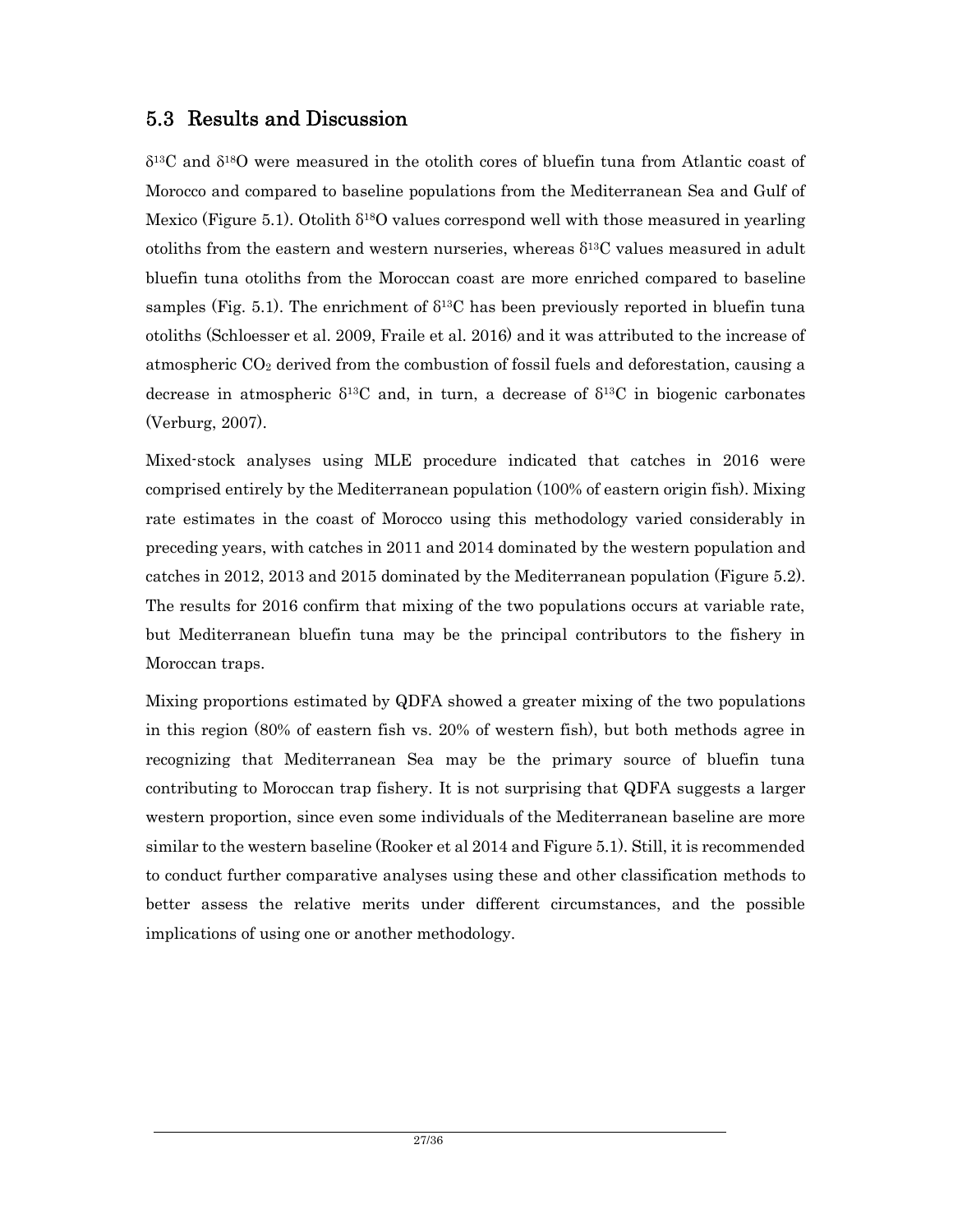

*Figure 5.1: Confidence ellipses (1 and 2 SD or ca. 68% and 95% of sample) for otolith δ13C and δ18O values of yearling bluefin tuna from the east (red) and west (blue) along with the isotopic values (black) for otolith cores of bluefin tuna collected from western African coast by Moroccan traps.*



*Figure 5.2: Interannual variation of the mixing proportions in the western African coast (Moroccan traps) estimated by Maximum Likelihood Estimator (HISEA program).*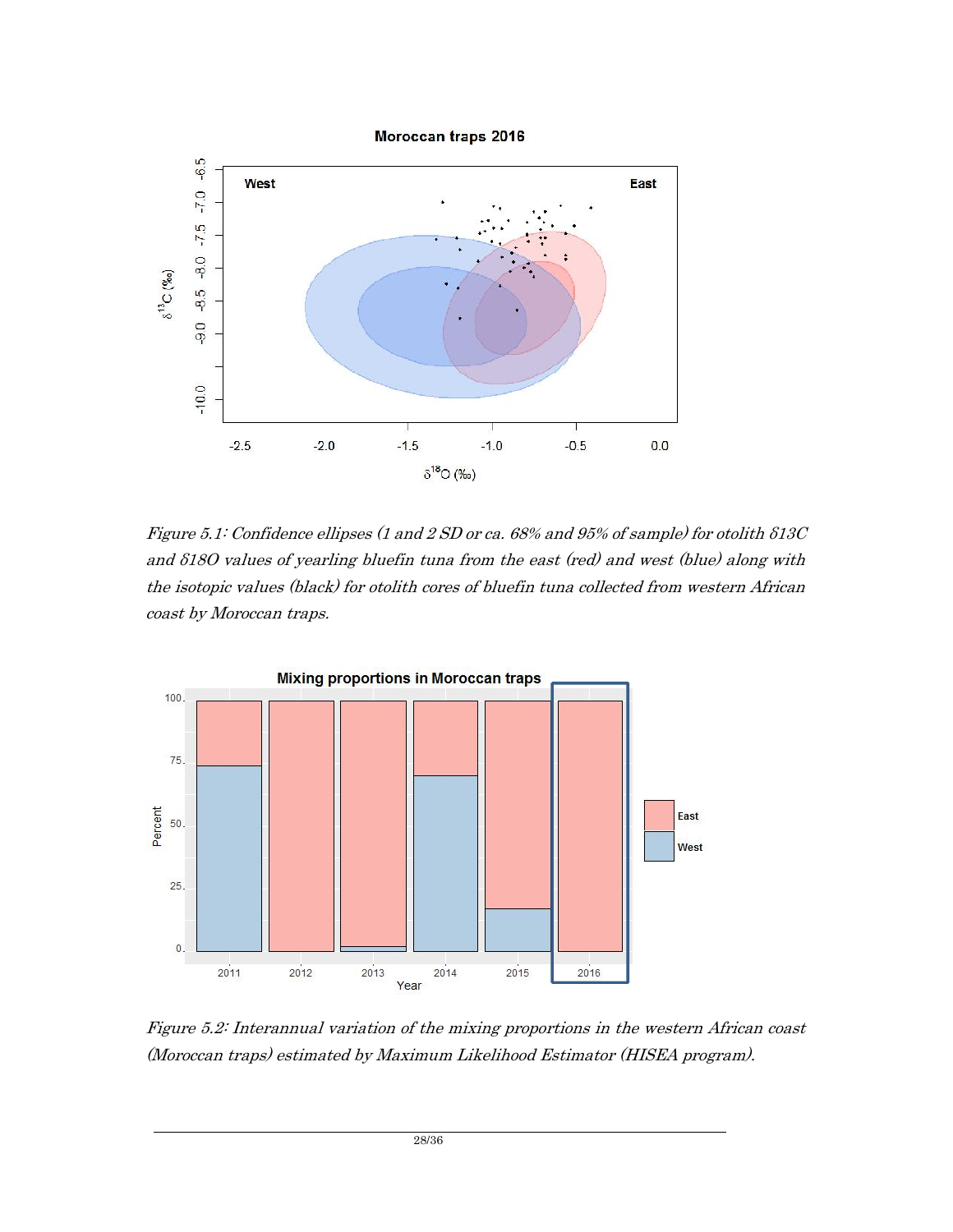*Table 5.1: Maximum-likelihood and QDFA predictions of the origin of bluefin tuna from the western coast of Africa analyzed under the current contract. Estimates are given as percentages. The mixed-stock analysis (HISEA program) was run under bootstrap mode with 1000 runs to obtain standard deviations around estimated percentages (± %).*

|      | Mixing proportions by MLE             |       |       |    |  | Mixing proportions by<br><b>ODFA</b> |           |    |
|------|---------------------------------------|-------|-------|----|--|--------------------------------------|-----------|----|
| Year | N<br><b>SD</b><br>West<br><b>East</b> |       |       |    |  |                                      | West East | N  |
| 2016 | $0\%$                                 | 100\% | $1\%$ | 50 |  | 20%                                  | 80%       | 41 |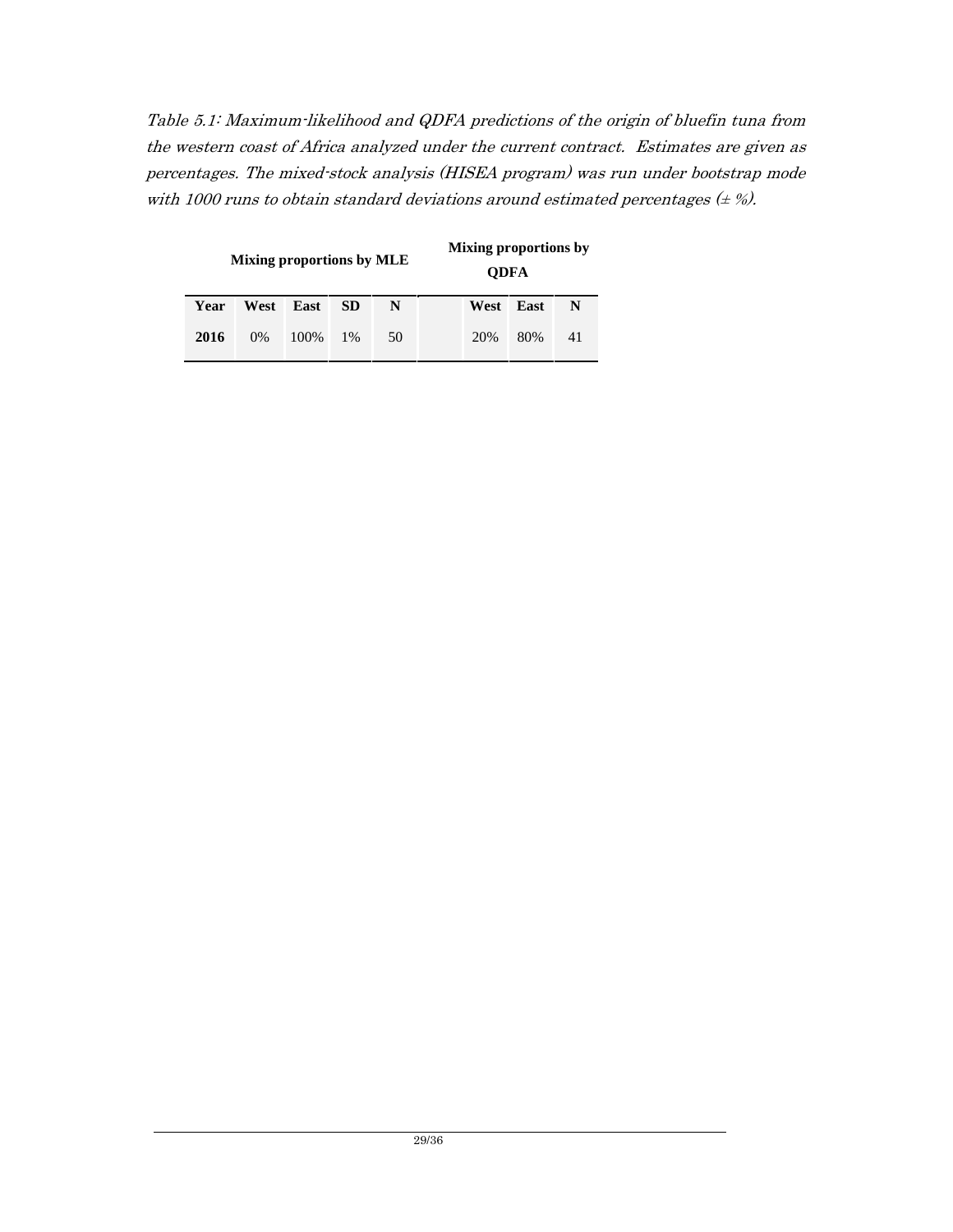### **6. DAILY AGING**

*Task Leader: Haritz Arrizabalaga (AZTI) Participants: AZTI: Igaratza Fraile* CEAB-CSIC: *Nuria Raventos, Ana Gordoa*

#### **6.1 Introduction**

During the 2017 data preparatory meeting, after presentation of document SCRS/2017/040, it was observed that some YOY were larger than usual. The WG recommended to age large YOY individuals fished early in the 2016 season, just to check whether the birth dates corresponded with the assumed spawning season, or they could have been born significantly earlier (working hypothesis). Although a few limited analyses conducted afterwards by CSIC, as well as earlier analyses conducted by AZTI (unpublished data), suggested that this might not be the case, following indications by GBYP, we analyzed a few more individuals (n=20) to completely discard this hypothesis.

#### **6.2 Material and Methods**

The original intention was to use largest (>35cm) individuals caught in August- September, with some additional samples from November (>46 cm) and December (>50 cm). The final selection of the YOY individuals was delayed due to some inconsistencies between the date information in the database and the RMA documents (which were originally used for a first sample selection). Once this inconsistency was resolved, the 20 samples that met the original criteria were selected. These included YOY individuals from the Balearic, Tyrrhenian and Levantine seas, caught between 22th of August and 14th of December 2016, straight fork lengths ranging between 35 and 57 cm and round weights between 0.90 and 2.98 kg.

The samples were sent to CSIC premises for analysis, that followed essentially the same procedure as in 2016, where it was concluded that the best way to read daily age was using a transversal section of the otolith. The methodology is laborious, since the section is obtained essentially by sanding the otolith until the daily rings around the nucleus and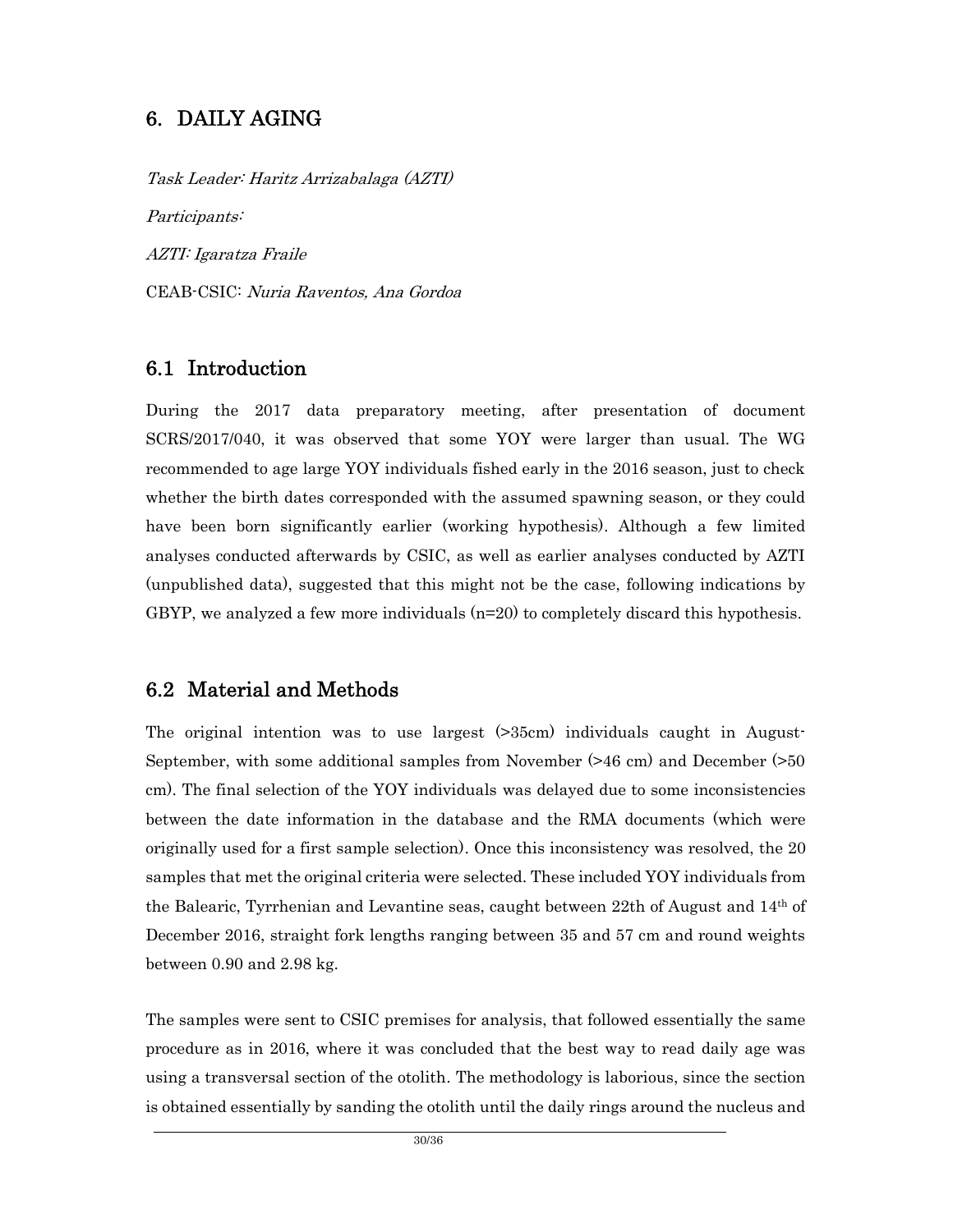border of the otolith are visible in a thin section (Figure 6.1). In young individuals this can be obtained in a single plain, but in larger individuals it might require sequential sanding and reading to cover the complete life history of the individual.



Figure 6.1. Transversal section of the YOY otolith with visible daily rings.

Given the large amount of time required to process each otolith, age was read first on a single otolith per individual, using the second otolith only when the first was broken by the nucleus, it was overpolished, or two reads differed by more than 10%, or low confidence in the age estimation.

Each otolith was read at least two times, and sometimes up to 3 or 4 times. Two final values were given for each otolith, and the final age assigned to each individual was the average of the available estimates.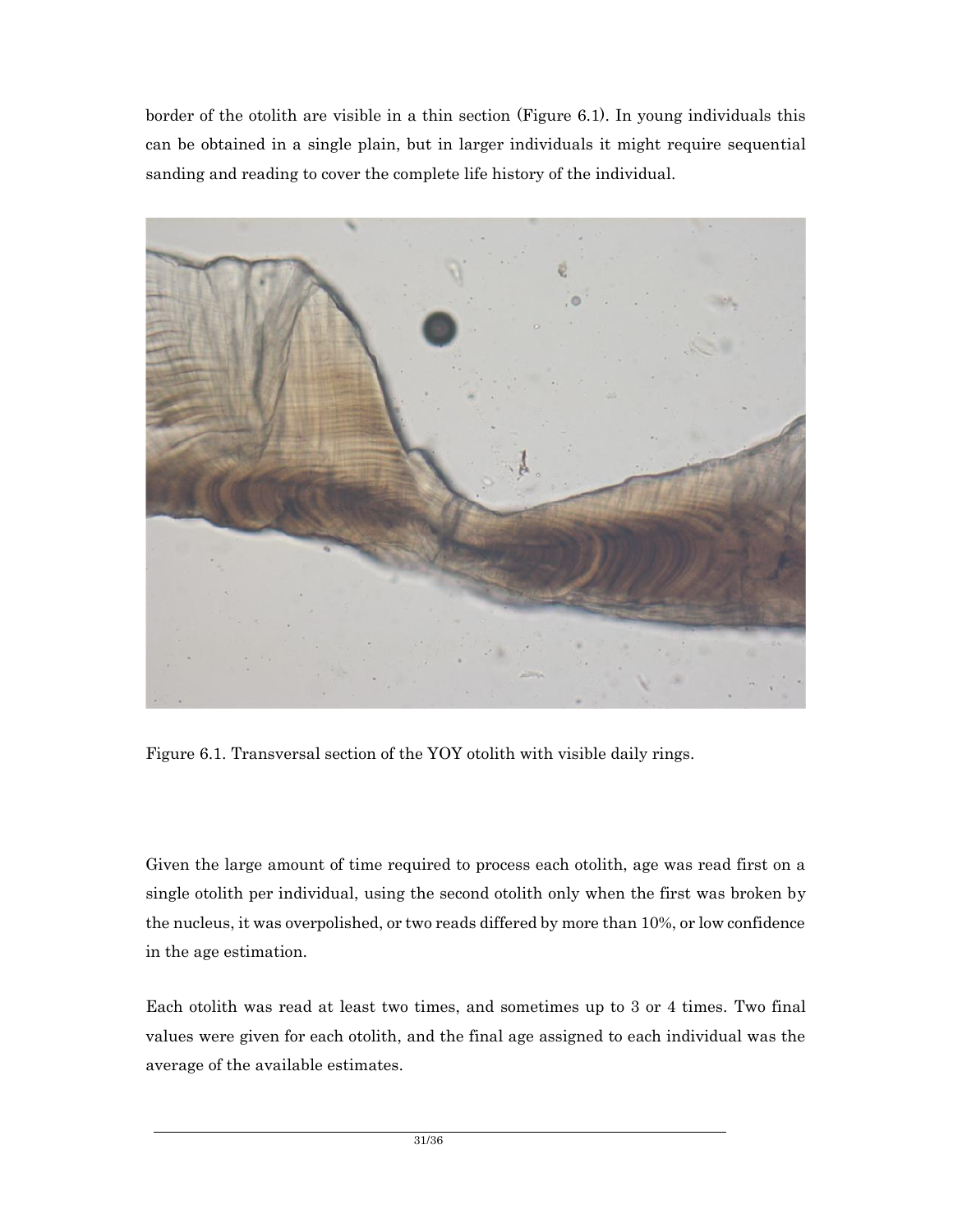### **6.3 Results and Discussion**

The age estimates for the 20 YOY ranged between 61 and 107 days, with corresponding birthdates ranging between the 3rd of June and the 13th of July. The mean and the median estimated birthdate was the 15th and the 16th of June, respectively, and only one fish was estimated to be born in July, with 19 birthdates estimated within June (Table 6.1).

All estimated birthdates are consistent with previous birthdate estimates (AZTI unpublished data) and the current knowledge that bluefin tuna spawn between the 15th of May and 15th of July. So, in principle, and although recognizing the small sample size used, these results do not support the original hypothesis according to which bluefin tuna would be capable of spawning out of that temporal window. Instead, anomalies in the growth pattern during the early months would explain the range of YOY sizes observed in different months.

An exploratory analysis of the age length relationship groups the data into four major groups: those caught in the Tyrrhenian in August, those caught in the Tyrrhenian in December, those caught in the Balearics and those caught in the Levantine Sea (Figure 6.2). For a given age range, considerable variability in length is observed (e.g. among individuals caught in the Tyrrhenian during August). The individuals caught in the Tyrrenian in December show larger lengths, and the individuals caught in the Balearics show intermediate lengths and ages. The individuals caught in the Levantine sea show smaller lengths at larger ages compared to those in the Tyrrhenian. However, with such low sample sizes it is not possible to conduct any group separation and it is not possible to assess on regional growth patterns, which was out of the scope of the analysis.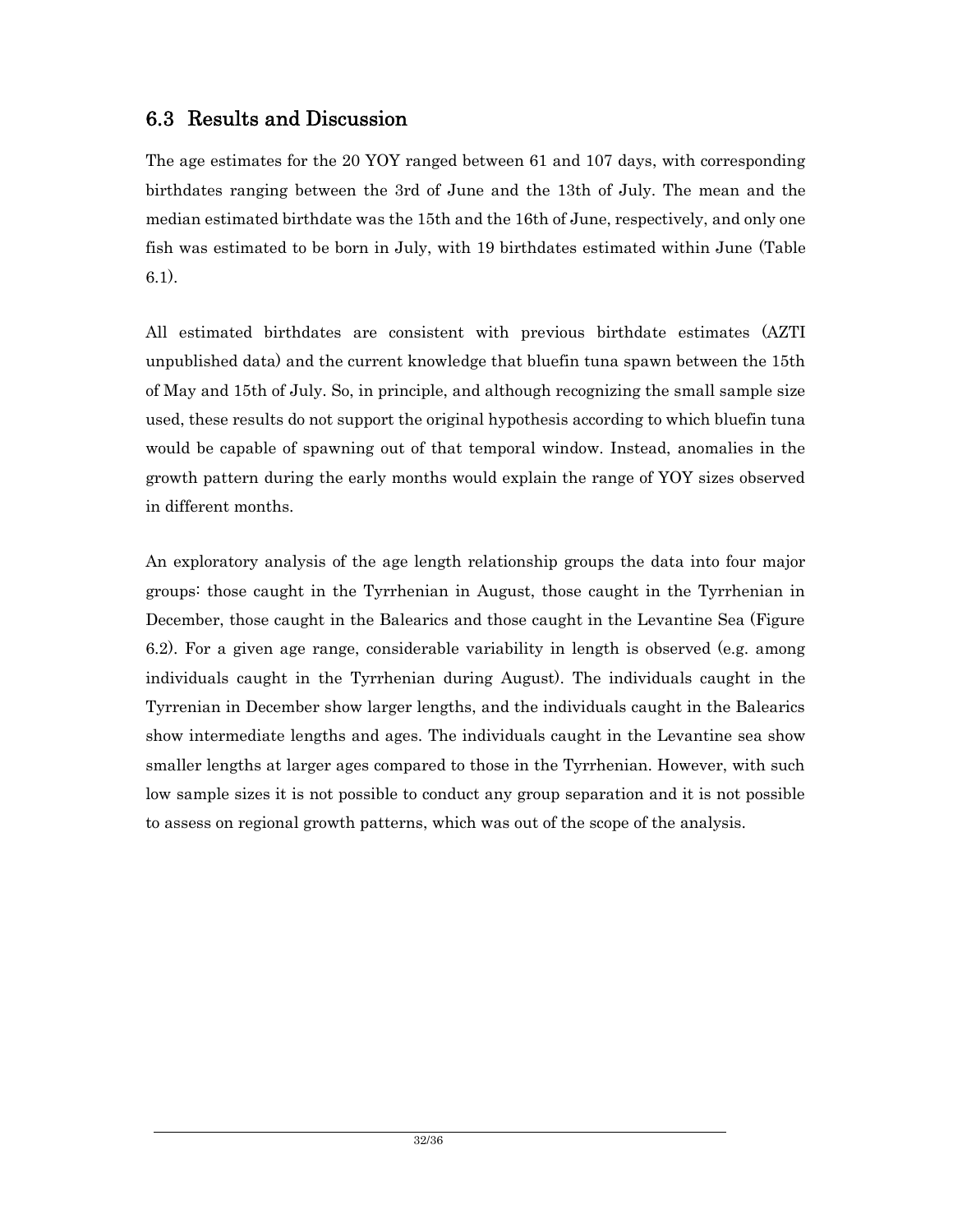| Sample ID            | <b>Sampling date</b> | Sampling area         | SFL (cm) | RW (kg) | Age (days) | <b>Birthdate</b> |
|----------------------|----------------------|-----------------------|----------|---------|------------|------------------|
| <b>UNIB-TY-0-222</b> | 22/08/2016           | Tyrrhenian Sea        | 47       | 2,007   | 65         | 18/06/2016       |
| <b>UNIB-TY-0-258</b> | 26/08/2016           | Tyrrhenian Sea        | 47       | 2,094   | 70         | 17/06/2016       |
| <b>UNIB-TY-0-256</b> | 26/08/2016           | <b>Tyrrhenian Sea</b> | 50       | 2,420   | 72         | 15/06/2016       |
| <b>UNIB-TY-0-260</b> | 29/08/2016           | Tyrrhenian Sea        | 52       | 2,714   | 74         | 16/06/2016       |
| <b>UNIB-TY-0-261</b> | 29/08/2016           | Tyrrhenian Sea        | 53       | 2,843   | 70         | 20/06/2016       |
| <b>CYPR-LS-0-427</b> | 09/09/2016           | Levantine Sea         | 35       | 0,896   | 98         | 03/06/2016       |
| <b>CYPR-LS-0-426</b> | 09/09/2016           | Levantine Sea         | 36       | 0,947   | 93         | 08/06/2016       |
| <b>CYPR-LS-0-425</b> | 09/09/2016           | Levantine Sea         | 36       | 0,955   | 93         | 08/06/2016       |
| IEO-BA-0-414         | 18/11/2016           | <b>Balearic Sea</b>   | 46       | 2,160   | 128        | 13/07/2016       |
| IEO-BA-0-406         | 18/11/2016           | <b>Balearic Sea</b>   | 47       | 2,180   | 165        | 06/06/2016       |
| IEO-BA-0-413         | 18/11/2016           | <b>Balearic Sea</b>   | 48       | 2,220   | 156        | 15/06/2016       |
| <b>NECT-TY-0-81</b>  | 04/12/2016           | Tyrrhenian Sea        | 52       | 2,300   | 183        | 04/06/2016       |
| NECT-TY-0-98         | 14/12/2016           | Tyrrhenian Sea        | 55       | 2,750   | 188        | 09/06/2016       |
| NECT-TY-0-97         | 14/12/2016           | Tyrrhenian Sea        | 56       | 2,980   | 179        | 18/06/2016       |
| NECT-TY-0-101        | 14/12/2016           | Tyrrhenian Sea        | 57       | 2,980   | 175        | 22/06/2016       |
| <b>UNIB-TY-0-244</b> | 24/08/2016           | <b>Tyrrhenian Sea</b> | 44       | 1,648   | 69         | 16/06/2016       |
| <b>UNIB-TY-0-255</b> | 26/08/2016           | Tyrrhenian Sea        | 44       | 1,659   | 69         | 18/06/2016       |
| <b>UNIB-TY-0-219</b> | 22/08/2016           | Tyrrhenian Sea        | 46       | 1,954   | 61         | 22/06/2016       |
| <b>UNIB-TY-0-241</b> | 24/08/2016           | Tyrrhenian Sea        | 41       | 1,380   | 69         | 16/06/2016       |
| <b>UNIB-TY-0-247</b> | 25/08/2016           | <b>Tyrrhenian Sea</b> | 42       | 1,503   | 67         | 19/06/2016       |

*Table 6.1. Final age (in days) and birthdate estimated for the selected YOY individuals.*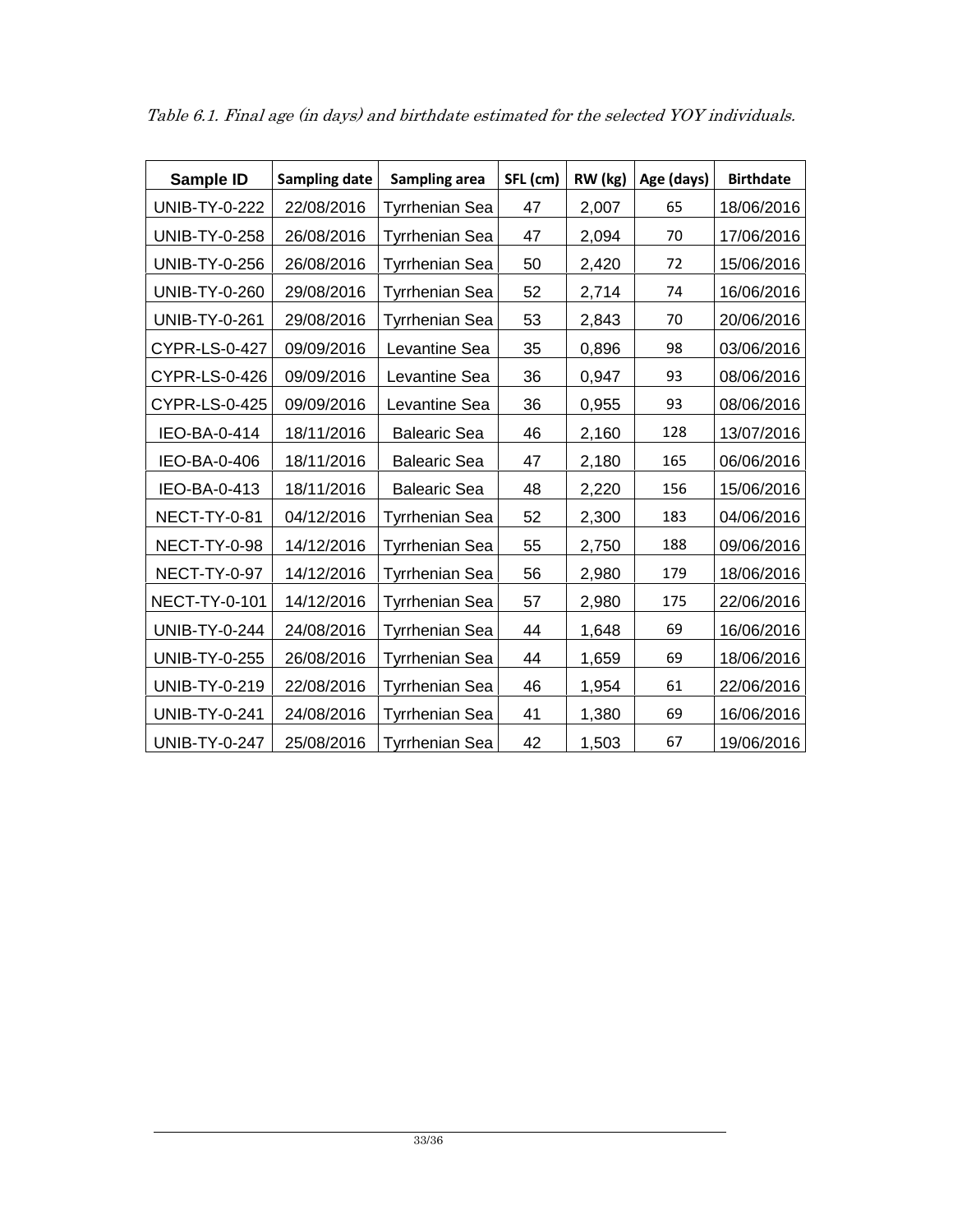*Figure 6.2. Relationship between final age (in days) and straight fork length (in cm) of the individuals collected in the Tyrrhenian, Balearic and Levantine seas used for assignment of birthdate.*

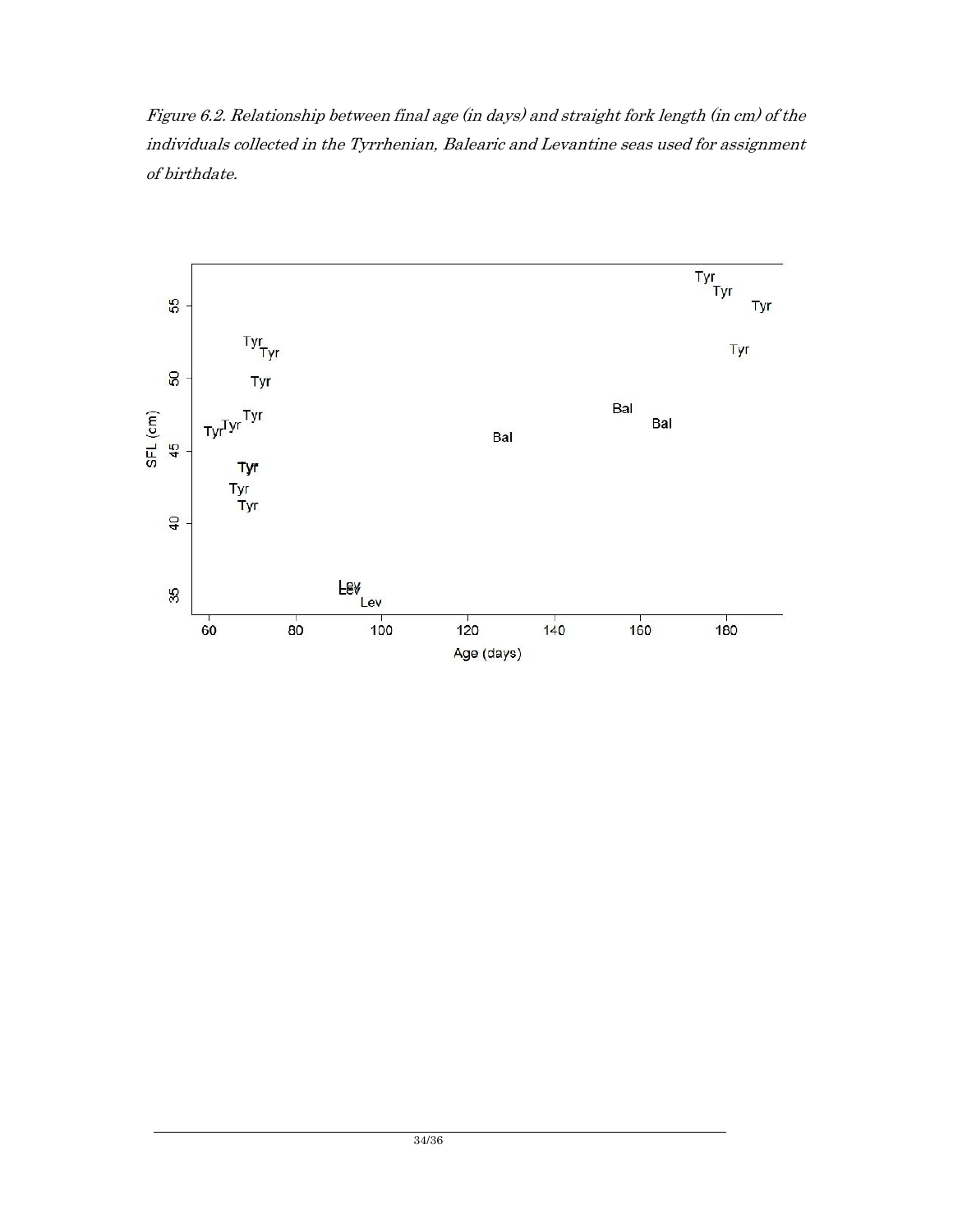## **7. APPENDICES**

Appendix 1: Protocols and forms (see "SAMPLING PROTOCOLS FOR BFT GBYP final 18102016" and "GBYP data form 2017 with macro v2.xls".

Appendix 2: Shiny code (see "Shiny\_bft\_v7.rar"), includes the shiny database ("mydata.Rdata), based on the database provided in Appendix 3.

Appendix 3: Database as of 15th February 2018 (see "Database\_15\_Feb\_2018.xls). Note that this database is subject to change in the future as new samples are integrated.